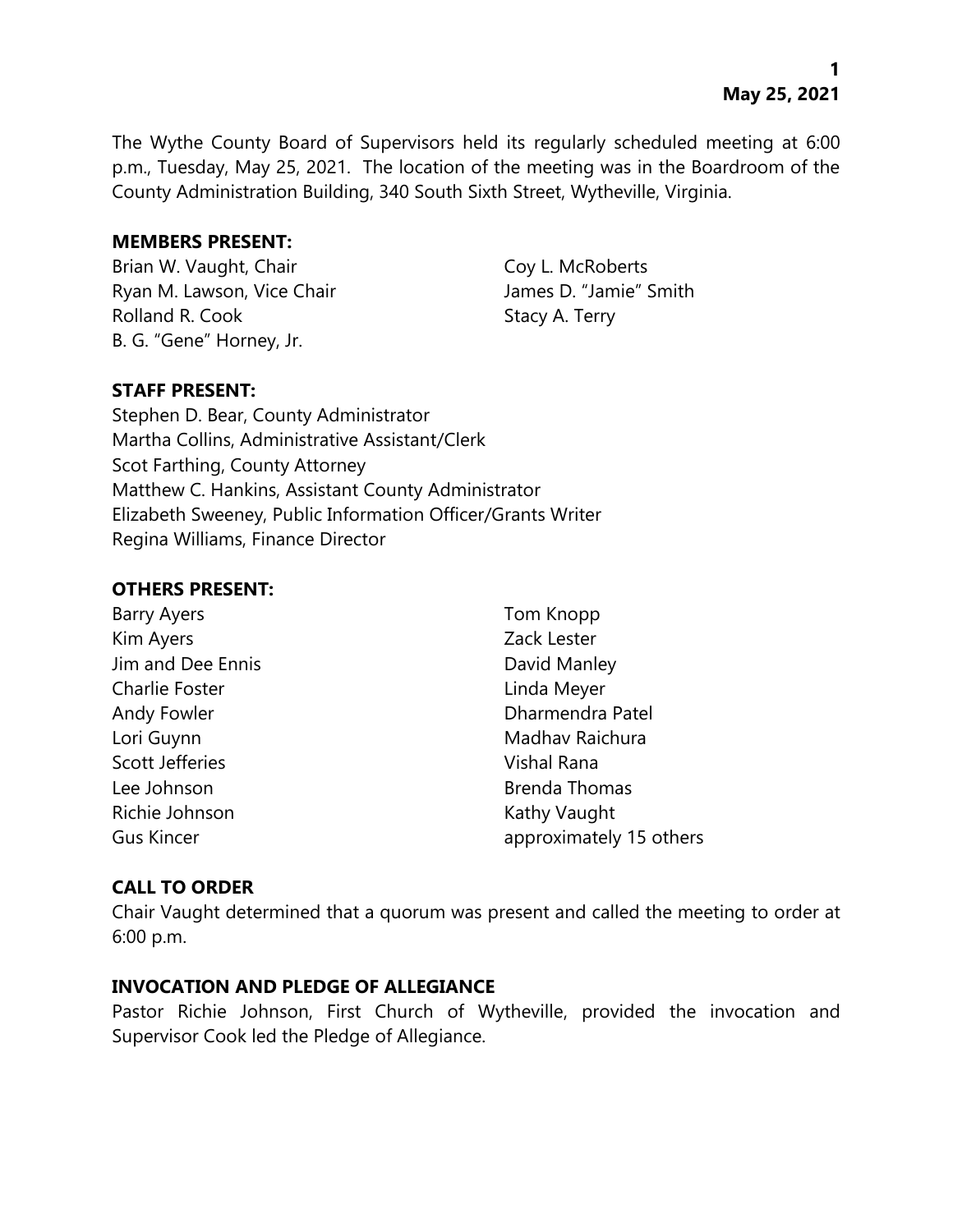### **PRESENTATION OF SPORTS RESOLUTIONS**

Chair Vaught congratulated the George Wythe High School Girls Cross Country Team on their outstanding achievement. Although the championship team was unable to attend this meeting, the Chair read aloud the following resolution:

## **WYTHE COUNTY RESOLUTION 2021-17 A RESOLUTION HONORING THE GEORGE WYTHE HIGH SCHOOL GIRLS CROSS COUNTRY TEAM**

**WHEREAS**, the George Wythe High School Girls Cross Country Team completed a remarkable 2021 season; and,

**WHEREAS,** the George Wythe High School Girls Cross Country Team was the Mountain Empire District Champions and the Region 1C Champions; and,

**WHEREAS**, the George Wythe High School Girls Cross Country Team advanced to the Virginia High School League's Class 1 State Championship at Green Hill Park in Salem, Virginia on April 23, 2021; and,

**WHEREAS,** the George Wythe High School Girls Cross Country Team surpassed the competition earning the second Girls Cross Country State Championship title for George Wythe High School; and,

**WHEREAS,** runner Morgan Dalton finished with a time of 19:56 earning her the individual state championship title; and,

**WHEREAS,** the Wythe County Board of Supervisors officially commends the 2021 George Wythe High School Girls Cross Country Team comprised of Morgan Dalton, Lianna Dillon, Camryn Hardin, Maggie Minton, Kaleigh Temple, Kara Temple, and coaches Steve Golliher and Julia Tomiak for their exemplary season and display of outstanding dedication and athletic ability.

**NOW, THEREFORE, BE IT RESOLVED,** that the Wythe County Board of Supervisors presents this Resolution to the George Wythe High School Girls Cross Country Team in recognition and appreciation of their achievements; and,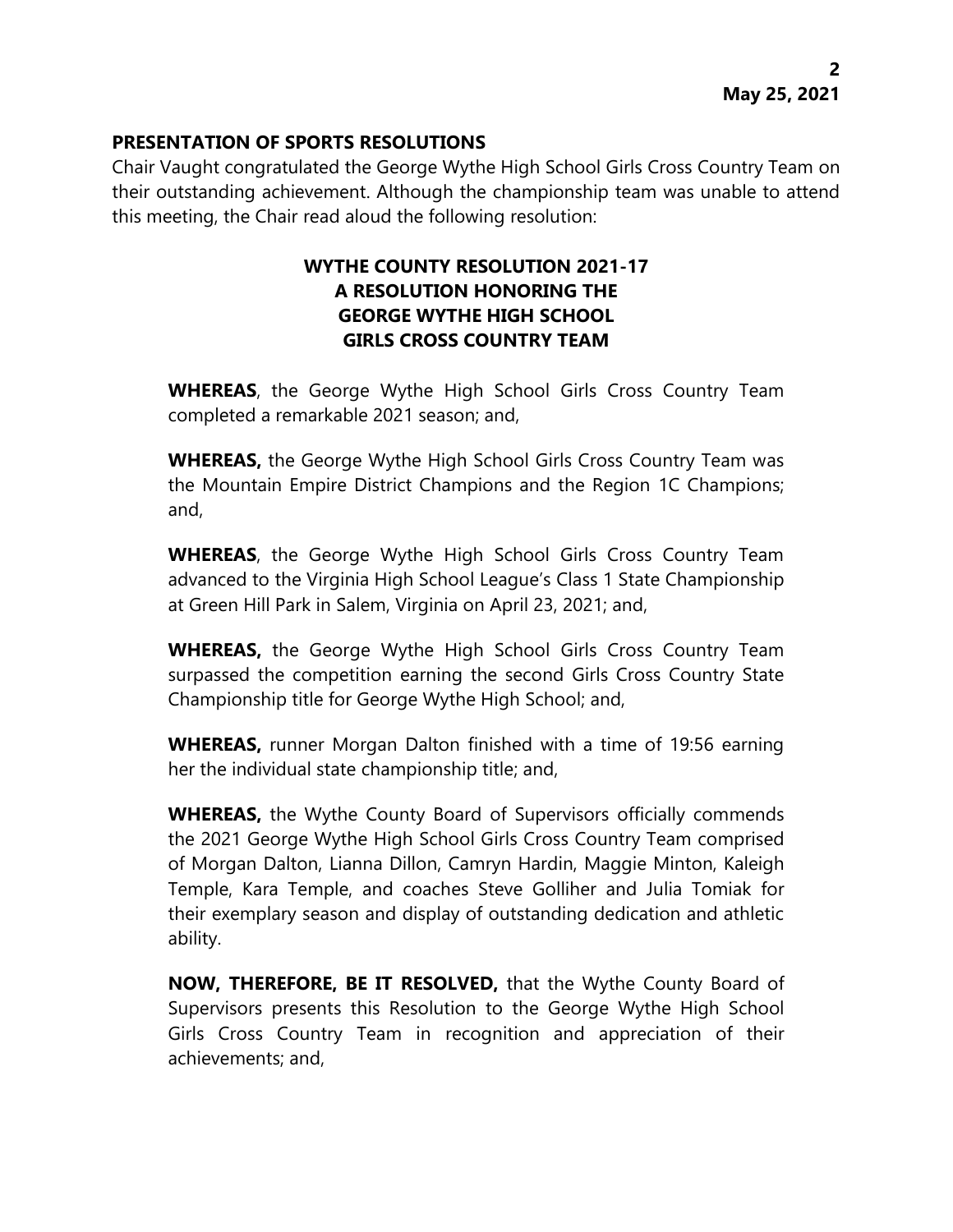**BE IT FURTHER RESOLVED,** that a copy of this resolution be incorporated into the official minutes of the Wythe County Board of Supervisors.

Adopted this 25<sup>th</sup> day of May 2021.

Supervisor Terry made a motion, seconded by Supervisor Cook, to adopt Resolution 2020-17 honoring the George Wythe High School Girls Cross Country Team.

The vote was unanimous.

### **PUBLIC HEARING – CALENDAR YEAR 2021 PROPOSED TAX LEVY**

County Administrator Stephen Bear announced that pursuant to Section 58.1-3007 of the Code of Virginia and amendments thereto, the Wythe County Board of Supervisors will conduct a public hearing. The purpose of the public hearing is to give the citizens of Wythe County an opportunity to comment on the proposed tax levy for Calendar Year 2021.

The public hearing will be held on Tuesday, May 25, 2021, in the Board Room of the Administration Building, 340 South Sixth Street, Wytheville, Virginia, at 6:05 p.m. or as soon thereafter practical. Any Wythe County citizen can also provide written comments prior to the meeting that will be entered into the official minutes of the Wythe County Board of Supervisors and summarized by the Chair or designee at the Board Meeting.

#### **PROPOSED TAX LEVY 2021**

|                            |      |      |      | Rate | Rate              | Percent  |
|----------------------------|------|------|------|------|-------------------|----------|
| Type                       | 2018 | 2019 | 2020 | 2021 | <b>Difference</b> | Increase |
| <b>Real Estate</b>         | 0.54 | 0.54 | 0.54 | 0.54 | 0.00              | 0.00     |
| Tangible Personal Property | 2.32 | 2.32 | 2.32 | 2.32 | 0.00              | 0.00     |
| Machine and Tools          | 1.50 | 1.50 | 1.50 | ∣.50 | 0.00              | 0.00     |
| <b>Merchants Capital</b>   | 0.56 | 0.56 | 0.56 | 0.56 | 0.00              | 0.00     |

The proposed use of such taxes, when and if appropriated by the Wythe County Board of Supervisors, shall be to defray the County's charges incidental to or arising from the execution of lawful authority of the Board of Supervisors of Wythe County, Virginia.

Chair Vaught opened the public hearing for comments. However, hearing no comments from citizens, the Chairman closed the public hearing on the 2021 Proposed Tax Levy.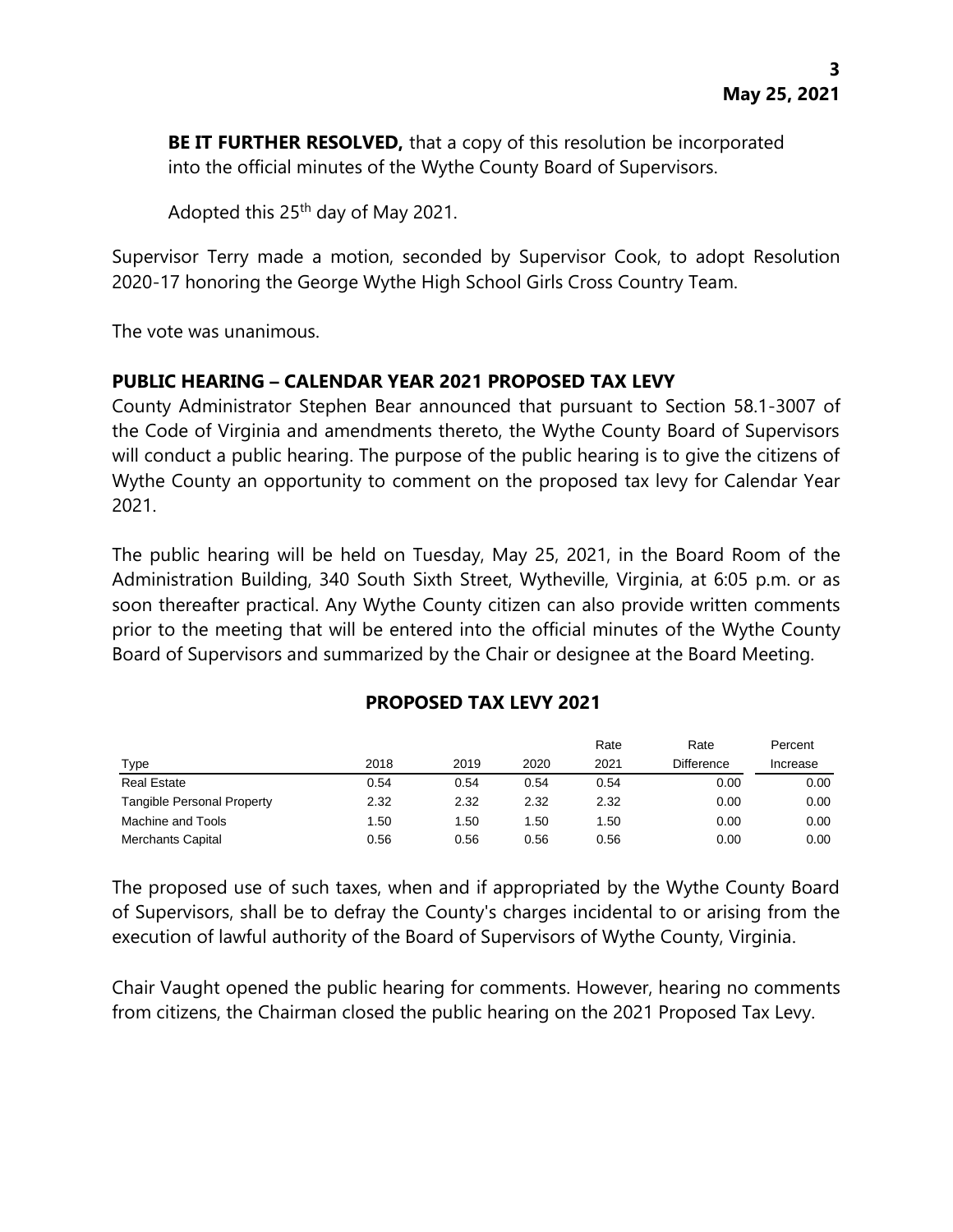#### **PUBLIC HEARING – PROPOSED FY22 COUNTY & SCHOOL BOARD BUDGET**

Mr. Bear announced that pursuant to Section 15.2-2506 of the Code of Virginia and amendments thereto, the Wythe County Board of Supervisors will conduct a public hearing. The purpose of the public hearing is to give the citizens of Wythe County an opportunity to comment on the proposed County Budget (which includes the School Board Budget) for Fiscal Year 2021-2022.

The public hearing will be held on Tuesday, May 25, 2021, in the Board Room of the Administration Building, 340 South Sixth Street, Wytheville, Virginia, at 6:00 p.m.

The budget synopsis is prepared and published for information and fiscal planning purposes only. The inclusion in the budget of any item or items does not constitute an obligation on the part of the Board of Supervisors of Wythe County to appropriate any funds for that item or purpose. There is no allocation or designation of any funds of this County for any purpose until there has been an appropriation for that purpose by the Wythe County Board of Supervisors.

The budget has been prepared on the basis of the estimates and requests submitted to the Board of Supervisors by the Constitutional officers, intergovernmental agencies, nongovernmental agencies and department heads of Wythe County and review and amendments to those requests by the Board of Supervisors and staff.

The total expenditure budget for FY22 is \$85,456,195.

Mr. Bear further announced that pursuant to Section 15.2-2506 of the Code of Virginia of 1950, and amendments thereto, the Wythe County Board of Supervisors will conduct a public hearing. The line-item expenditure portion of the advertisement is for planning purposes, however the total revenue and expenditures in total are as approved for advertisement.

The Public Hearing will be held on Tuesday, May 25, 2021, in the Board Room of the Administration Building, 340 South Sixth Street, Wytheville, Virginia at 6:00 p.m.

The purpose of the public hearing is to give the citizens of Wythe County an opportunity to comment on the proposed Wythe County School Board Budget for Fiscal Year 2021-2022.

The total proposed School Board budget for FY22 is \$50,306,793.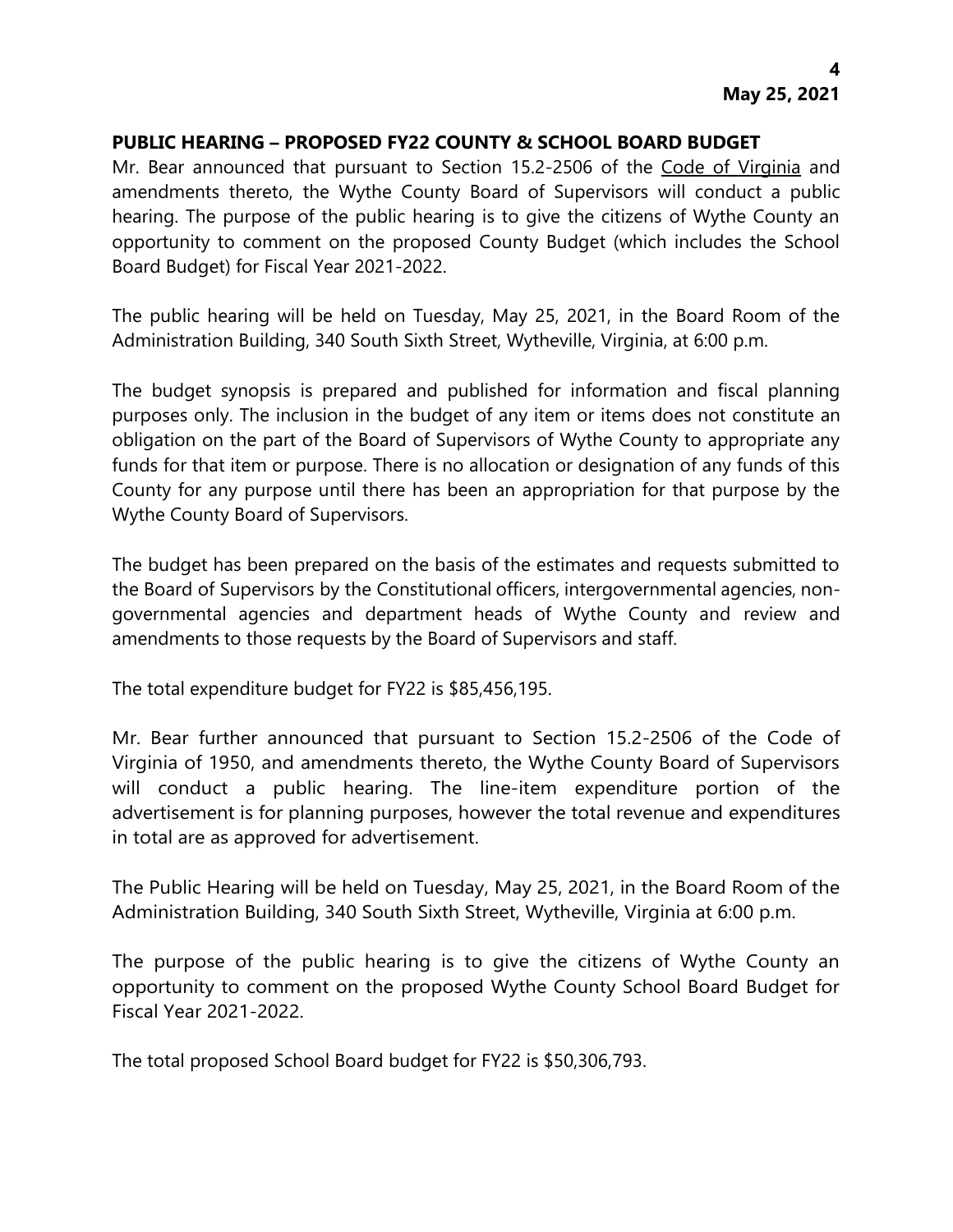The Chairman opened the public hearing for comments.

1. Linda Meyer appeared before the Board and stated "Good evening, gentlemen. I just have a couple of questions. Let's see, on page 83; well, first of all, it was kind of difficult to find the budget on the County website. In previous years, it had been easier to navigate to be able to – it was in like the supervisors' packets and you had to go down and it was a whole bunch of stuff so it would be nice if it was a little bit easier. The Wythe Grayson Regional Library, there is no carryover and they're indicating, or your indicating, that they're getting the same amount this year as they got last year but weren't they closed last year? And shouldn't there be some kind of a savings because they were not open? It just seems like it's a lot. \$325,000 and if they were closed a good portion of the year, there should have been, I would think in my household, there would have been a carryover anyway. Also, the Electoral Board, since 2017, it has gone up in the last five years approximately \$50,000 and that's a pretty big increase for one person and perhaps a part time. I was wondering what's cooking this year that it has gone up so much. In the paper it indicated it was almost a 33% increase? No? Anybody? No ideas?

Okay, another question. David, don't get angry at me. The Joint IDA also, there was no carryover in that and, in fact, it has gone up again and were they open the entire year and so on? Between the Joint IDA and the Virginia Industrial Advancement Alliance it's over \$500k the County is putting out and last year what has Wythe County gotten for that amount of money from these two organizations? The Industrial Alliance in 2020 was \$107k and this year they're indicating they want \$268k. That's a significant jump and do we have more development here that would hopefully offset that?

On page 92 we have APEX salaries. I thought we were pretty much closed up last year so we're \$135,000 and no carryovers in that either? I mean were these people actually putting in 40 hours a week and did their work end up making it better for this year? Do we have something going on every weekend, every week, and so on?

And also, the Cooperative Extension, they're looking for \$8,000 for agricultural supplies. Do they have a county garden or something? And eight grand, that's also another carryover and I mean how many seeds can you buy for \$8,000? And what are they doing for that amount of money? It was a little bit interesting.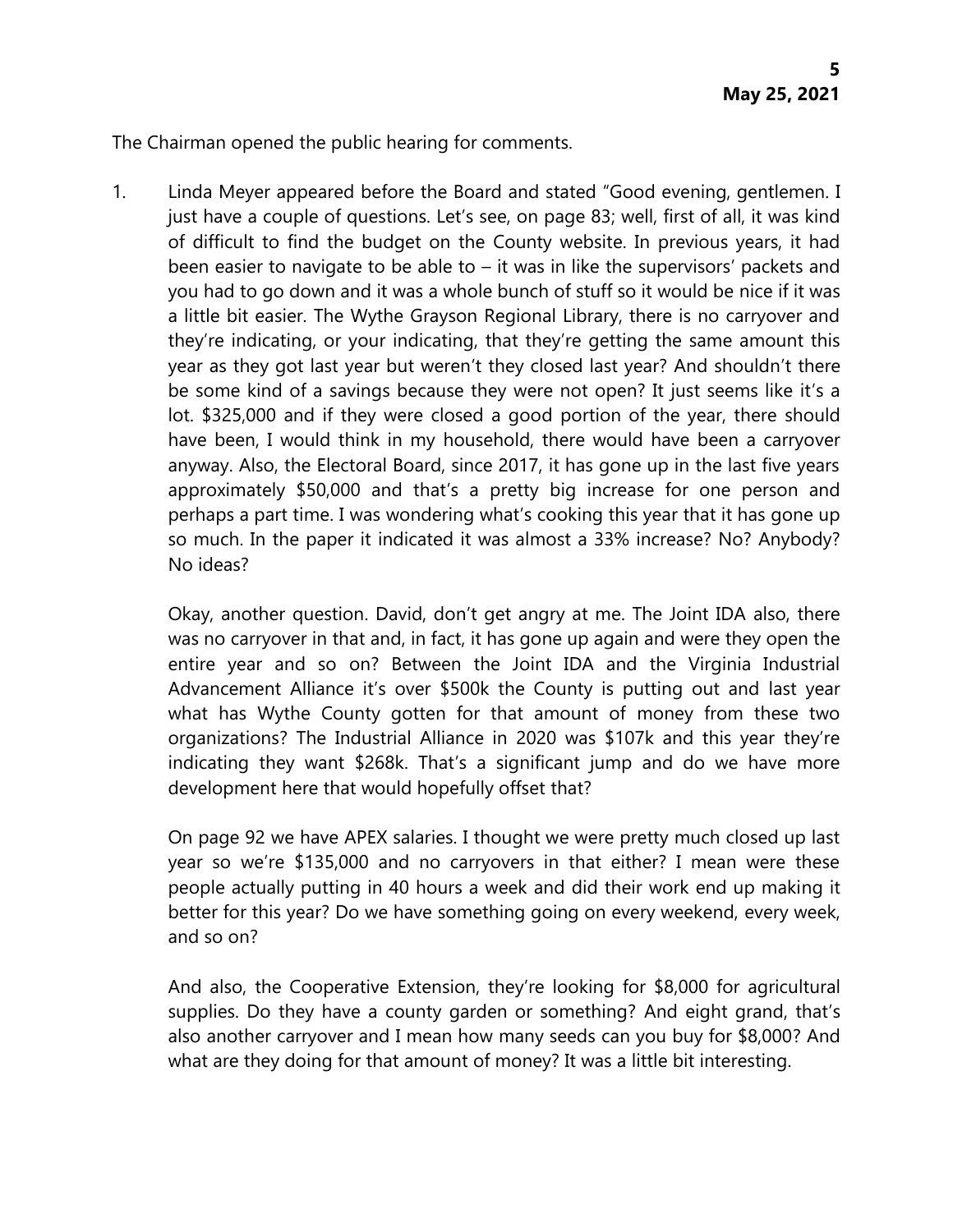So, also, the Mount Rogers Health District is \$165,000 then we have another page is a Family Resource Center for \$3,750 and they're two separate accounts. I was wondering what the difference was from the Health District. Why isn't the Family Resource Center included in the Health District? Any ideas? Duh."

Chair Vaught commented that public hearings allow residents to come before the Board and speak, but it doesn't give them the right to be disrespectful. The Board does not engage citizens during this time and will respond to concerns afterwards.

Ms. Meyer continued "Okay that would be great, and also there's no salary schedule for employees and in previous years we have put that out and it's available to download and so on, and it's not on our website so we'd appreciate it if we could see the salary schedule for this year and last year. Thank you."

Hearing no further comments from citizens, the Chairman closed the public hearing.

### **PUBLIC HEARING – CIGARETTE TAX ORDINANCE**

Mr. Bear announced that in compliance with the Code of Virginia and amendments thereto, the Wythe County Board of Supervisors will conduct a public hearing to consider an ordinance entitled, "Cigarette Tax Ordinance of Wythe County, Virginia". The Board of Supervisors will hear comments from citizens concerning the proposed ordinance.

The public hearing will be held on Tuesday, May 25, 2021, at 6:10 p.m. in the Board Room of the Wythe County Office Building, 340 South Sixth Street, Wytheville, Virginia.

The Chairman opened the public hearing for comments.

1. Vishal Rana appeared before the Board and stated "Good evening, Board. How are you? Sir, I represent a very small country store business in the middle of Carroll County and Pulaski County. What my request to you is that if the tax goes up, we have been impacted by COVID pretty hard last year, this year we are not even keeping up with any of the business lost that happened last year. The tax increase is going to impact us pretty hard on our businesses because of – my business belongs to the very poor family that lives in Barren Springs. It's a very small town in Wythe County and it's going to be very hard on all my customers will be just like a mile away from my other county businesses. So I'm afraid that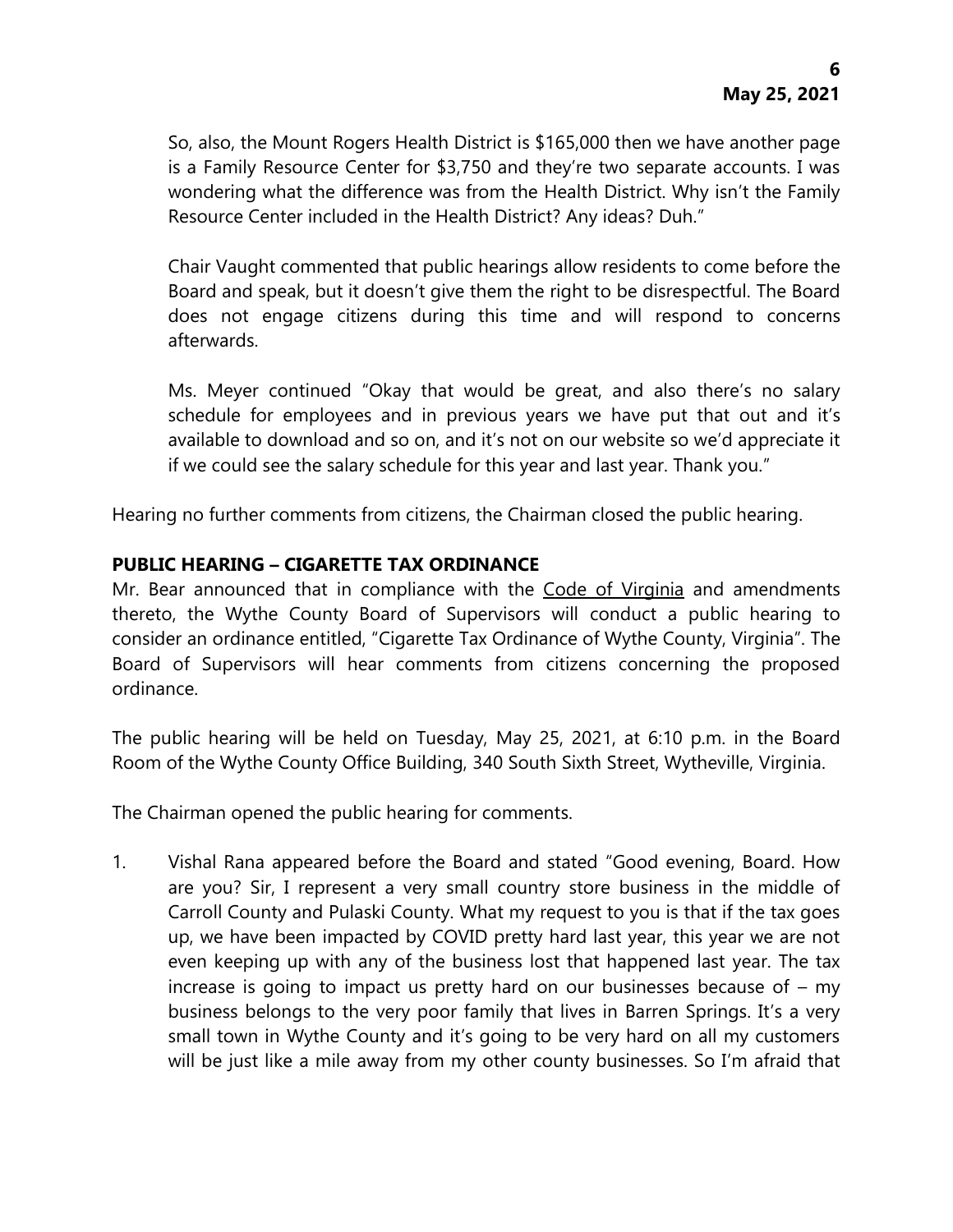I'm going to have to shut down my business if the tax goes up on the cigarettes, sir. Thank you."

2. Dharmendra Patel appeared before the Board and stated "I own two businesses in Wythe County; one is the Exxon in Fort Chiswell right off Exit 80 and one we just opened one store in Rural Retreat last year at the Crossroads, so I have two stores in Wythe County. I'm along with some of the business owners that are part of the community here and we try to work with the community to provide services that's beneficial to the residents of the community, you know like I mean say our stores last year we drove like charity for rescue out of the Rural Retreat and we donated almost \$12-13,000 through our businesses, so we try to be part of the community as well and do good for our citizens you know. So, I just wanted to point out that, I'm not going to say what is going to be the impact of COVID, I mean impact of increasing on the cigarette tax, because I'm sure some other people will talk about that as well. It's obvious that if you increase the cigarette taxes, business will move to a next state or next county that has lower taxes, especially because we get a lot of business up and down 81, people traveling from New York to Florida, they buy a lot of cigarettes. But what I want you to also talk about is take into consideration cigarette sales has been going down year over year like in 2017 there was a sales, the Wythe County we sold about 440,000 cartons over the year, by 2020 it has gone down to 330,000 so it went down by 25 percent so like that's because the prices have been going up and up and up and it's cigarettes are getting out of fashion you know so increasing another four dollars I think like that will be a detrimental impact on cigarette purchases, people who are traveling on interstate they'll go to next county or next state as I say, so it will even come down from 300,000. So, what you have to look at is like overall, it's a million dollar, less than a million-dollar revenue is that going to make a big impact to your budget, right? That's one thing that I want you to consider. On top of that, second thing is the timing, like we just came out of COVID. All the businesses, I mean like people were not traveling on 81 up and down so our gas stations, convenience stores, there were hardly any customers coming in, you know, so businesses are hard like they are just beginning to recover from the COVID impact. On top of that, you take like state government just increase the federal tax, I mean the gasoline tax, minimum wages went up from \$7.25 to \$9.50. We are all for that, I mean the minimum wage increase was for the lowest of the poor people, like people who are like suffering financially, right, so that is the best thing that we could have done to give them better, like more money to get a better life. But then on the other hand,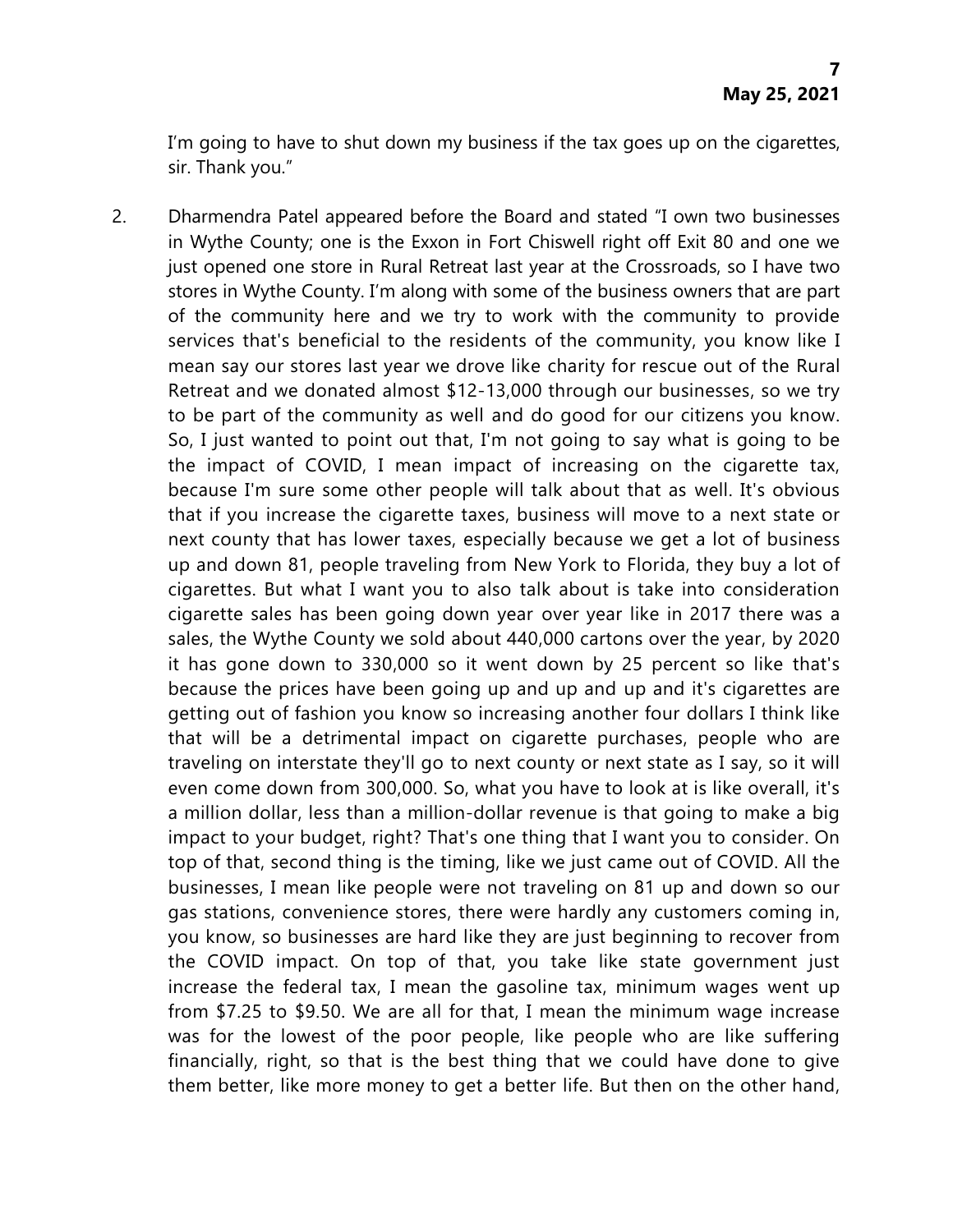we are increasing the gasoline tax, we are increasing the cigarette tax, and who does it impact? Those people at the bottom. It impacts them more. I mean people like us, like maybe \$50 a month extra may not impact that much but to those people that's a lot of money, right? On one hand we are giving them more money and on the other hand like we are taking more money like business people are suffering because we have to pay more in terms of salary so businesses are not making more profit. The people who are supposed to benefit from this minimum wage increase, they are not benefiting because they're paying more taxes here and more taxes there and everything else, you know. So at the end of the day, it's the government getting more and more money out of the taxes, I think, that that's the bottom line, you know, because salaries go up, people will be paying more social security tax and every other taxes with higher salary and then like cigarette tax is up, gasoline tax is up, this tax is up, that tax is up - it's like it's a never-ending cycle because people who are broke on Thursday afternoon, they will still be broke even if you are making 35% more in minimum wages, right? So then what's going - where is it going to end after two or three years like people are going to think that okay like, hey, we really need to - we need to increase our minimum wage because where we got to, that's not sufficient, right? And then the cycle keeps going on and on and on. Somebody got to break the chain, guys. I mean like it's getting harder and harder to do business and, on top of that, everything has gotten expensive. I mean you just go to groceries for - things have like doubled, tripled since last year. I mean, go to Lowe's - timber went up from \$307 dollars a ton to \$1,500 a ton. So where is it going to end? So, what I would like to request you is take really a hard look and say is that four extra dollars that is going to turn into less than a million dollar for the company, is it worth it? Is it worth it for your consumers, people at the bottom? Is it worth for the people, I mean like I'm sure some convenience stores it will run them out of business. There is not enough business because people are going next door or people can't afford they'll smoke - - or they'll go to alternative solutions where there is not as much tax, right? So, I'd like you to request, I'd like to request you to seriously consider and discuss with surrounding counties and say like Is it really worth it? You know, questioning yourselves. I mean like it's impacting everybody but more to the people at the bottom, you know. So, with that if you have any questions, I can answer that. Thank you."

3. Madhav Raichura appeared before the Board and stated "My name is Madhav Raichura. I'm a single store owner in Rural Retreat area. I would like not to add anything to Mr. Dharmendra Patel, but I would like seriously to the supervisors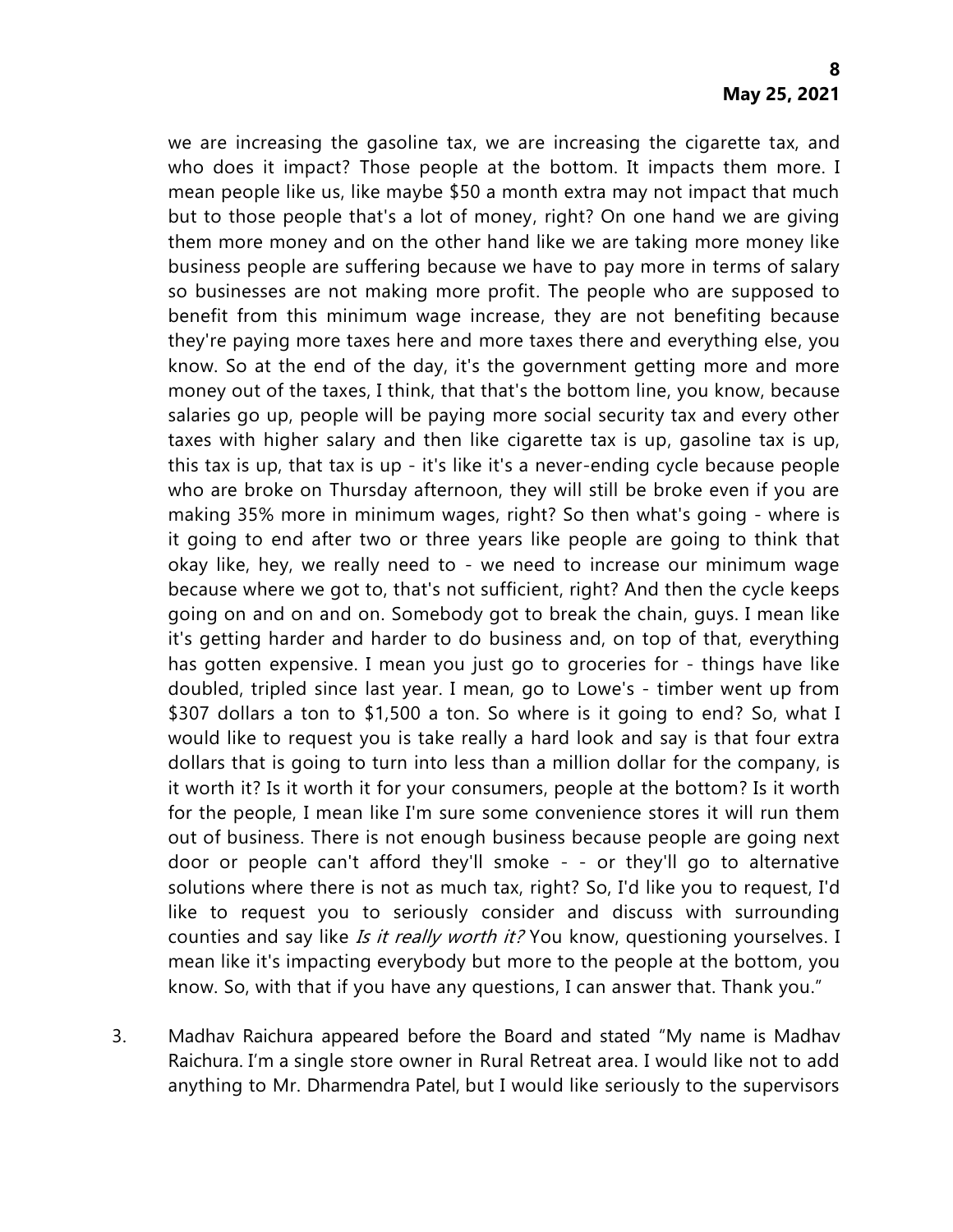who consider that - please look out for us small businesses so we can survive and grow in the Wythe County. I really appreciate your time. Thank you very much."

Chair Vaught commented that because some of these stores are in Rural Retreat, the owners should consider attending one of their town council meetings.

Hearing no further comments from citizens, the Chairman closed the public hearing.

### **VDOT SECONDARY SIX-YEAR PLAN**

Mr. Bear announced that The Virginia Department of Transportation and the Board of Supervisors of Wythe County, in accordance with Section 33.2-331 of the Code of Virginia, will conduct a joint public hearing in the Board Room of the Wythe County Administration Building, 340 South Sixth Street, Wytheville, Virginia 24382 at 6:00 p.m. on May 25, 2021. The purpose of this public hearing is to receive public comment on the proposed Secondary Six-Year Plan for Fiscal Years 2021/22 through 2026/27 in Wythe County and on the Secondary System Construction Budget for Fiscal Year 2021/22. Copies of the proposed Plan and Budget may be reviewed at the Wytheville Residency Office of the Virginia Department of Transportation, located at 2843 Chapman Road, Wytheville, Virginia 24382 or at the Wythe County offices located at 340 South Sixth Street, Wytheville, Virginia 24382.

All projects in the Secondary Six-Year Plan that are eligible for federal funds will be included in the Statewide Transportation Improvement Program (STIP), which documents how Virginia will obligate federal transportation funds.

The Chairman opened the public hearing for comments.

1. Tom Knopp appeared before the Board and stated "Good evening. Myself and my wife recently moved to Wythe County from North Carolina about a year and a half ago. Specifically, we moved to Rural Retreat and we live on Porter Road. It is a gravel road and since we've been there, it seems like traffic has increased two fold over. And it always seems like every few months, VDOT is out there either repairing potholes, washouts, or ruts in the road. So, I'd just like to request that Porter Road be added to the Six-Year Plan for consideration of paving, because I think it would probably in the long-run pay for itself because of all the maintenance you guys put out on the road."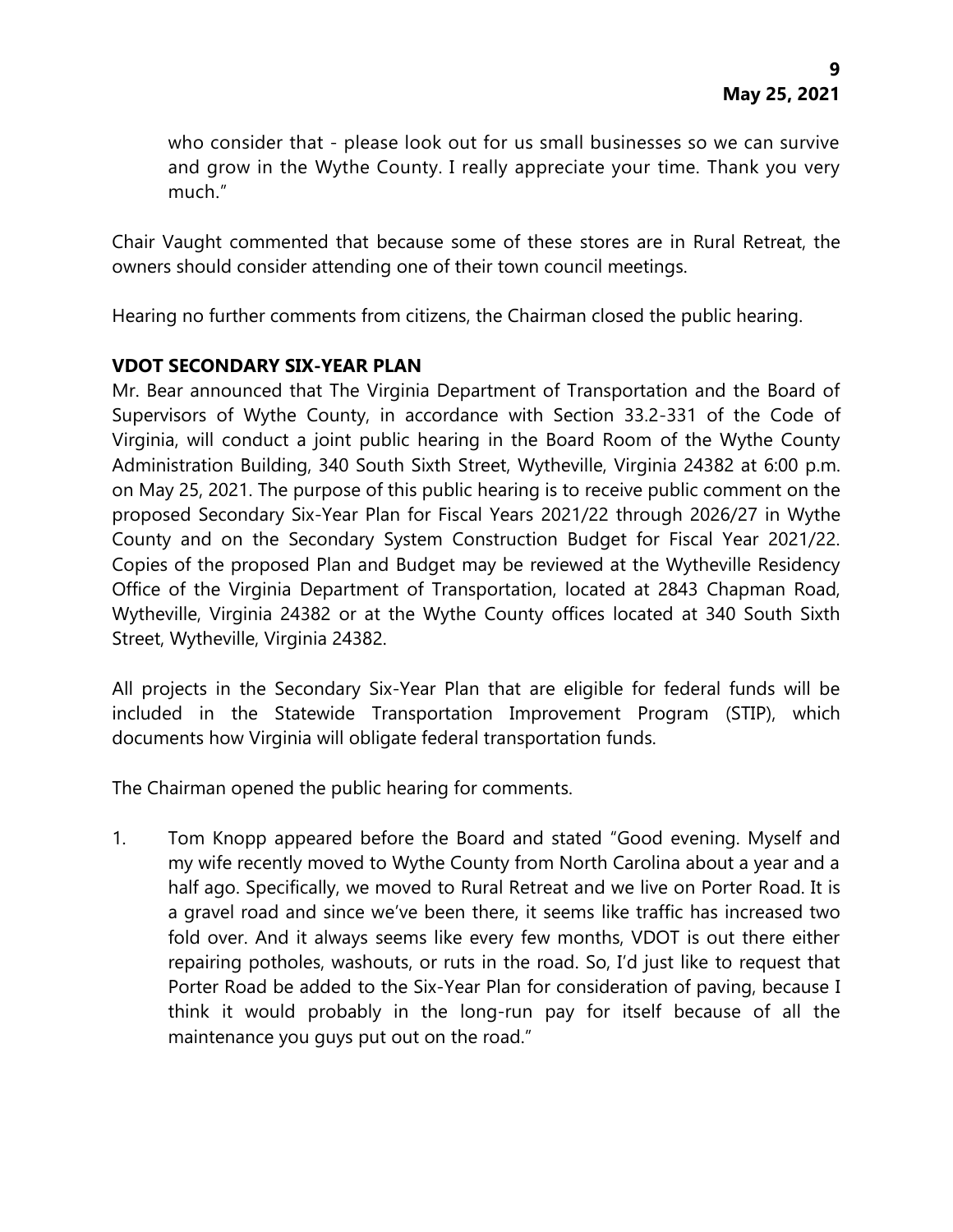Mr. Bear confirmed that .27 miles of Porter Road (from Sharons Drive) is currently on the Six-Year Plan, which includes the portion in front of Mr. Knopp's residence.

Hearing no further comments from citizens, the Chairman closed the public hearing.

#### **SIX-YEAR PLAN RESOLUTIONS**

1. Conners Valley Road Resolution 2021-19 – Supervisor Smith made a motion, seconded by Supervisor Terry, to adopt Resolution 2021-19 as follows:

# **WYTHE COUNTY BOARD OF SUPERVISORS RESOLUTION 2021-19**

The Board of Supervisors of Wythe County, Virginia, in regular meeting on the 25<sup>th</sup> day of May 2021, adopted the following:

**WHEREAS**, Section 33.2-332 of the Code of Virginia, permits the hard surfacing of certain unpaved roads deemed to qualify for designation as a Rural Rustic Road; and

**WHEREAS**, any such road must be located in a low-density development area and have not more than 1,500 vehicles per day; and

**WHEREAS**, the Board of Supervisors of Wythe County, Virginia ("Board") desires to consider whether 1.2 miles of Conners Valley Road from Route 11, should be designated a Rural Rustic Road; and

**WHEREAS**, the Board is unaware of pending development that will significantly affect the existing traffic on this road; and

**WHEREAS**, the Board believes that this road should be so designated due to its qualifying characteristics; and

**WHEREAS**, this road is in the Board's Six-Year Plan for improvements to the secondary system of State highways.

**NOW, THEREFORE, BE IT RESOLVED**, the Board hereby designates this road a Rural Rustic Road, and requests that the Residency Administrator for the Virginia Department of Transportation concur in this designation.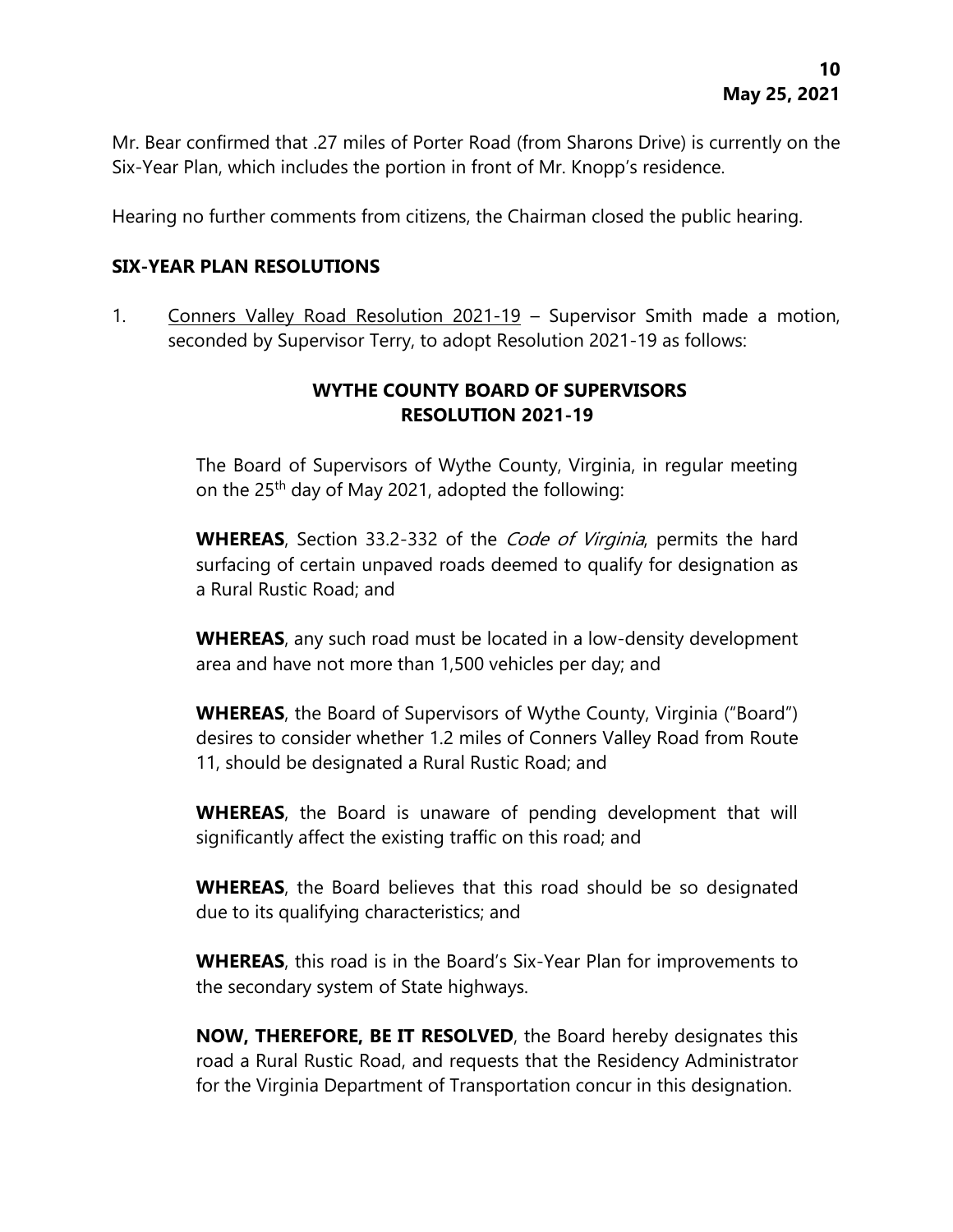**BE IT FURTHER RESOLVED**, the Board requests that this road be hard surfaced and, to the fullest extent prudent, be improved within the existing right-of-way and ditch-lines to preserve as much as possible the adjacent trees, vegetation, side slopes, and rural rustic character along the road in their current state.

**BE IT FURTHER RESOLVED** that a certified copy of this resolution be forwarded to the Virginia Department of Transportation Residency Administrator.

The roll call vote was as follows:

| AYES: | Brian W. Vaught        | Coy L. McRoberts         |
|-------|------------------------|--------------------------|
|       | Rolland R. Cook        | B. G. "Gene" Horney, Jr. |
|       | Ryan M. Lawson         | Stacy A. Terry           |
|       | James D. "Jamie" Smith |                          |

NAYS: None

2. Gap of Ridge Road Resolution 2021-20 – Supervisor Terry made a motion, seconded by Vice Chair Lawson, to adopt Resolution 2021-20 as follows:

### **WYTHE COUNTY BOARD OF SUPERVISORS RESOLUTION 2021-20**

The Board of Supervisors of Wythe County, Virginia, in regular meeting on the 25<sup>th</sup> day of May 2021, adopted the following:

**WHEREAS**, Section 33.2-332 of the Code of Virginia, permits the hard surfacing of certain unpaved roads deemed to qualify for designation as a Rural Rustic Road; and

**WHEREAS**, any such road must be located in a low-density development area and have not more than 1,500 vehicles per day; and

**WHEREAS**, the Board of Supervisors of Wythe County, Virginia ("Board") desires to consider whether .4 miles of Gap of Ridge Road from Route 680, should be designated a Rural Rustic Road; and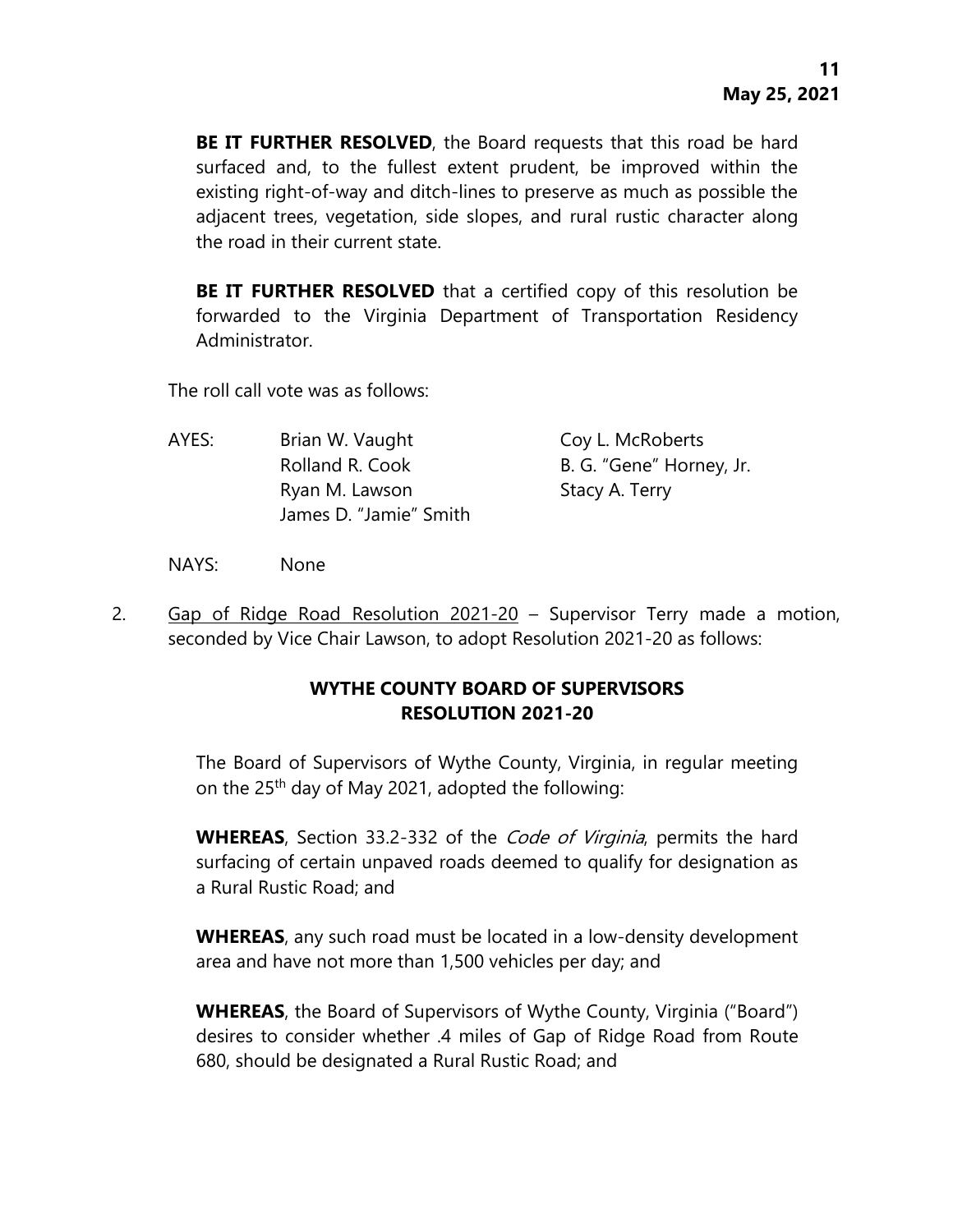**WHEREAS**, the Board is unaware of pending development that will significantly affect the existing traffic on this road; and

**WHEREAS**, the Board believes that this road should be so designated due to its qualifying characteristics; and

**WHEREAS**, this road is in the Board's Six-Year Plan for improvements to the secondary system of State highways.

**NOW, THEREFORE, BE IT RESOLVED**, the Board hereby designates this road a Rural Rustic Road, and requests that the Residency Administrator for the Virginia Department of Transportation concur in this designation.

**BE IT FURTHER RESOLVED**, the Board requests that this road be hard surfaced and, to the fullest extent prudent, be improved within the existing right-of-way and ditch-lines to preserve as much as possible the adjacent trees, vegetation, side slopes, and rural rustic character along the road in their current state.

**BE IT FURTHER RESOLVED** that a certified copy of this resolution be forwarded to the Virginia Department of Transportation Residency Administrator.

The roll call vote was as follows:

AYES: Brian W. Vaught Coy L. McRoberts Rolland R. Cook B. G. "Gene" Horney, Jr. Ryan M. Lawson Stacy A. Terry James D. "Jamie" Smith

NAYS: None

3. Porter Road Resolution 2021-21 – Supervisor Horney made a motion, seconded by Supervisor Smith, to adopt Resolution 2021-21 as follows:

# **WYTHE COUNTY BOARD OF SUPERVISORS RESOLUTION 2021-21**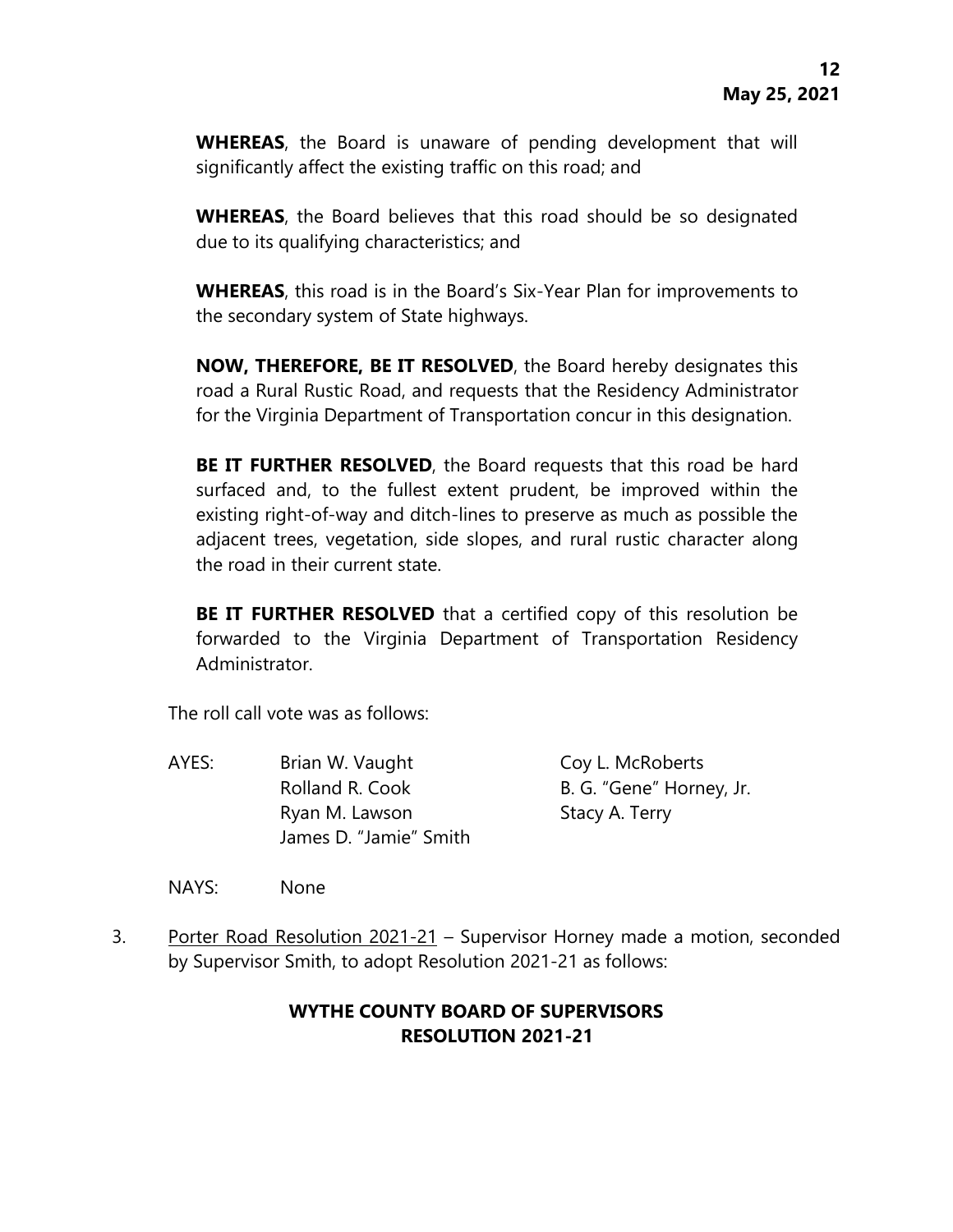The Board of Supervisors of Wythe County, Virginia, in regular meeting on the 25<sup>th</sup> day of May 2021, adopted the following:

**WHEREAS**, Section 33.2-332 of the Code of Virginia, permits the hard surfacing of certain unpaved roads deemed to qualify for designation as a Rural Rustic Road; and

**WHEREAS**, any such road must be located in a low-density development area and have not more than 1,500 vehicles per day; and

**WHEREAS**, the Board of Supervisors of Wythe County, Virginia ("Board") desires to consider whether .27 miles of Porter Road from Route 670, should be designated a Rural Rustic Road; and

**WHEREAS**, the Board is unaware of pending development that will significantly affect the existing traffic on this road; and

**WHEREAS**, the Board believes that this road should be so designated due to its qualifying characteristics; and

**WHEREAS**, this road is in the Board's Six-Year Plan for improvements to the secondary system of State highways.

**NOW, THEREFORE, BE IT RESOLVED**, the Board hereby designates this road a Rural Rustic Road, and requests that the Residency Administrator for the Virginia Department of Transportation concur in this designation.

**BE IT FURTHER RESOLVED**, the Board requests that this road be hard surfaced and, to the fullest extent prudent, be improved within the existing right-of-way and ditch-lines to preserve as much as possible the adjacent trees, vegetation, side slopes, and rural rustic character along the road in their current state.

**BE IT FURTHER RESOLVED** that a certified copy of this resolution be forwarded to the Virginia Department of Transportation Residency Administrator.

The roll call vote was as follows: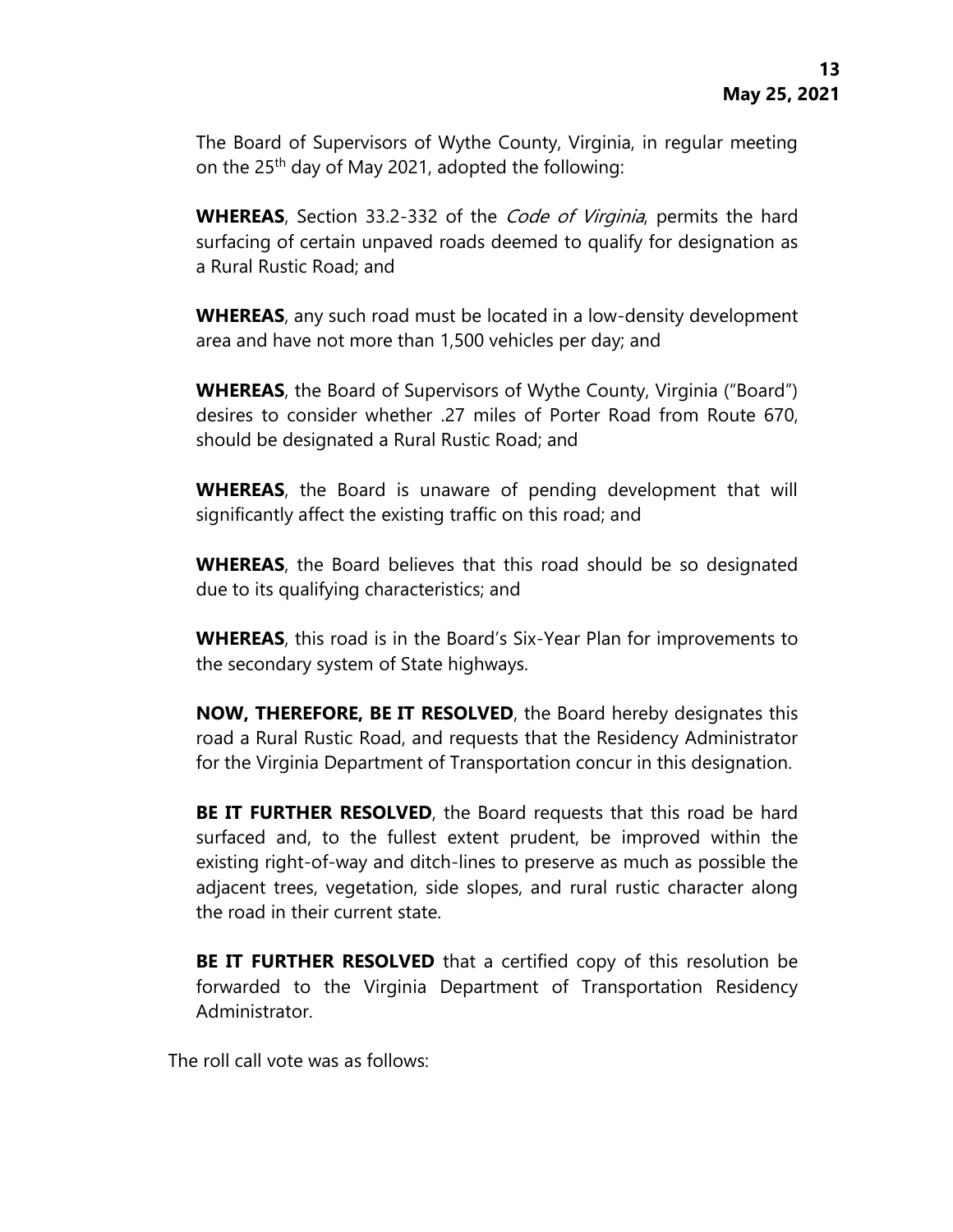AYES: Brian W. Vaught Coy L. McRoberts Ryan M. Lawson Stacy A. Terry James D. "Jamie" Smith

Rolland R. Cook B. G. "Gene" Horney, Jr.

- NAYS: None
- 4. Bluebird Road Resolution 2021-22 Supervisor McRoberts made a motion, seconded by Supervisor Smith, to adopt Resolution 2021-22 as follows:

# **WYTHE COUNTY BOARD OF SUPERVISORS RESOLUTION 2021-22**

The Board of Supervisors of Wythe County, Virginia, in regular meeting on the 25<sup>th</sup> day of May 2021, adopted the following:

**WHEREAS**, Section 33.2-332 of the Code of Virginia, permits the hard surfacing of certain unpaved roads deemed to qualify for designation as a Rural Rustic Road; and

**WHEREAS**, any such road must be located in a low-density development area and have not more than 1,500 vehicles per day; and

**WHEREAS**, the Board of Supervisors of Wythe County, Virginia ("Board") desires to consider whether .08 miles of Bluebird Road From: Route 732 To: Route 742, should be designated a Rural Rustic Road; and

**WHEREAS**, the Board is unaware of pending development that will significantly affect the existing traffic on this road; and

**WHEREAS**, the Board believes that this road should be so designated due to its qualifying characteristics; and

**WHEREAS**, this road is in the Board's Six-Year Plan for improvements to the secondary system of State highways.

**NOW, THEREFORE, BE IT RESOLVED**, the Board hereby designates this road a Rural Rustic Road, and requests that the Residency Administrator for the Virginia Department of Transportation concur in this designation.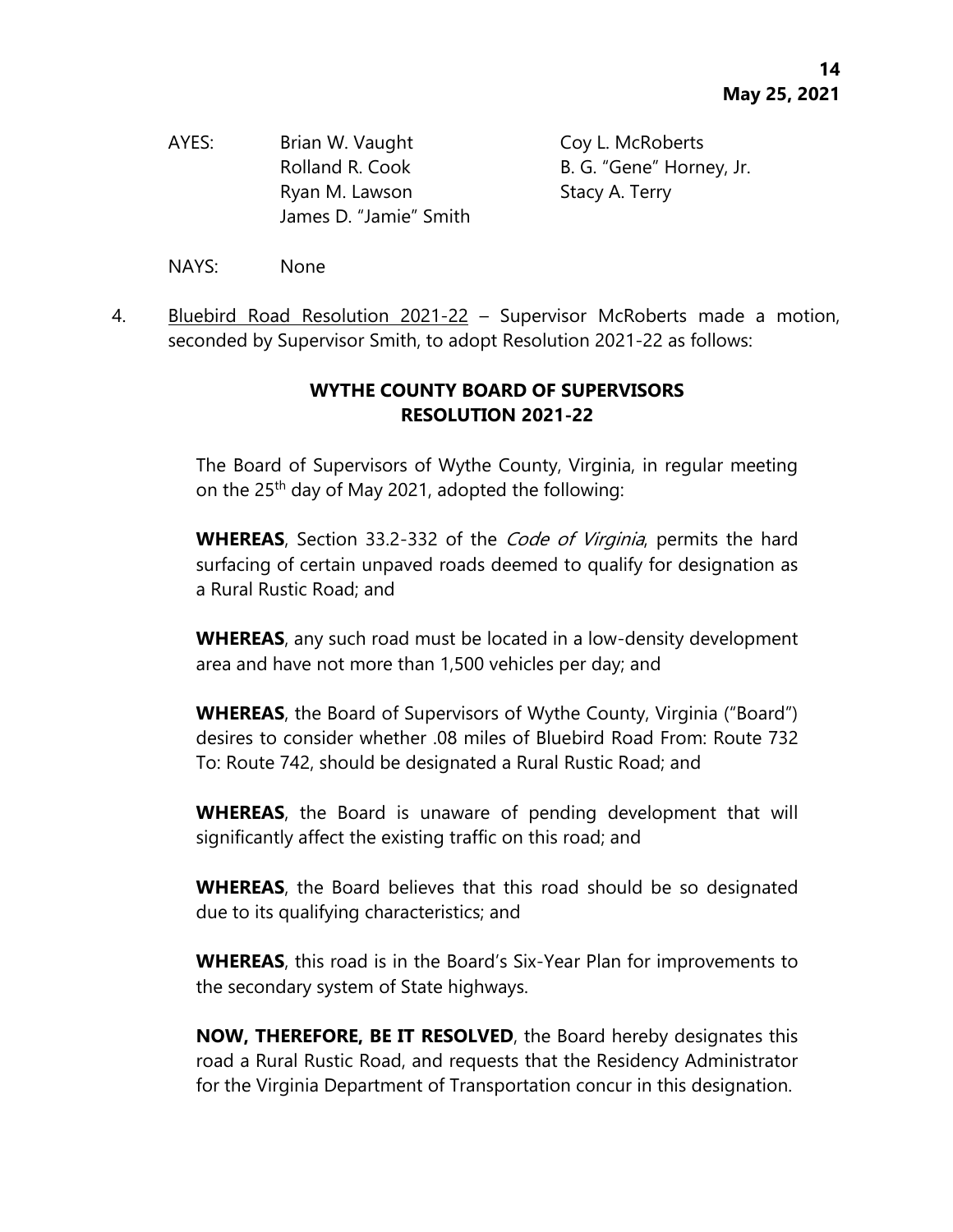**BE IT FURTHER RESOLVED**, the Board requests that this road be hard surfaced and, to the fullest extent prudent, be improved within the existing right-of-way and ditch-lines to preserve as much as possible the adjacent trees, vegetation, side slopes, and rural rustic character along the road in their current state.

**BE IT FURTHER RESOLVED** that a certified copy of this resolution be forwarded to the Virginia Department of Transportation Residency Administrator.

The roll call vote was as follows:

| AYES: | Brian W. Vaught        | Coy L. McRoberts         |
|-------|------------------------|--------------------------|
|       | Rolland R. Cook        | B. G. "Gene" Horney, Jr. |
|       | Ryan M. Lawson         | Stacy A. Terry           |
|       | James D. "Jamie" Smith |                          |

NAYS: None

5. Poplar Drive Resolution 2021-23 – Supervisor Terry made a motion, seconded by Vice Chair Lawson, to adopt Resolution 2021-23 as follows:

## **WYTHE COUNTY BOARD OF SUPERVISORS RESOLUTION 2021-23**

The Board of Supervisors of Wythe County, Virginia, in regular meeting on the 25<sup>th</sup> day of May 2021, adopted the following:

**WHEREAS**, Section 33.2-332 of the Code of Virginia, permits the hard surfacing of certain unpaved roads deemed to qualify for designation as a Rural Rustic Road; and

**WHEREAS**, any such road must be located in a low-density development area and have not more than 1,500 vehicles per day; and

**WHEREAS**, the Board of Supervisors of Wythe County, Virginia ("Board") desires to consider whether .12 miles of Poplar Drive From: Route 733 To: Dead End, should be designated a Rural Rustic Road; and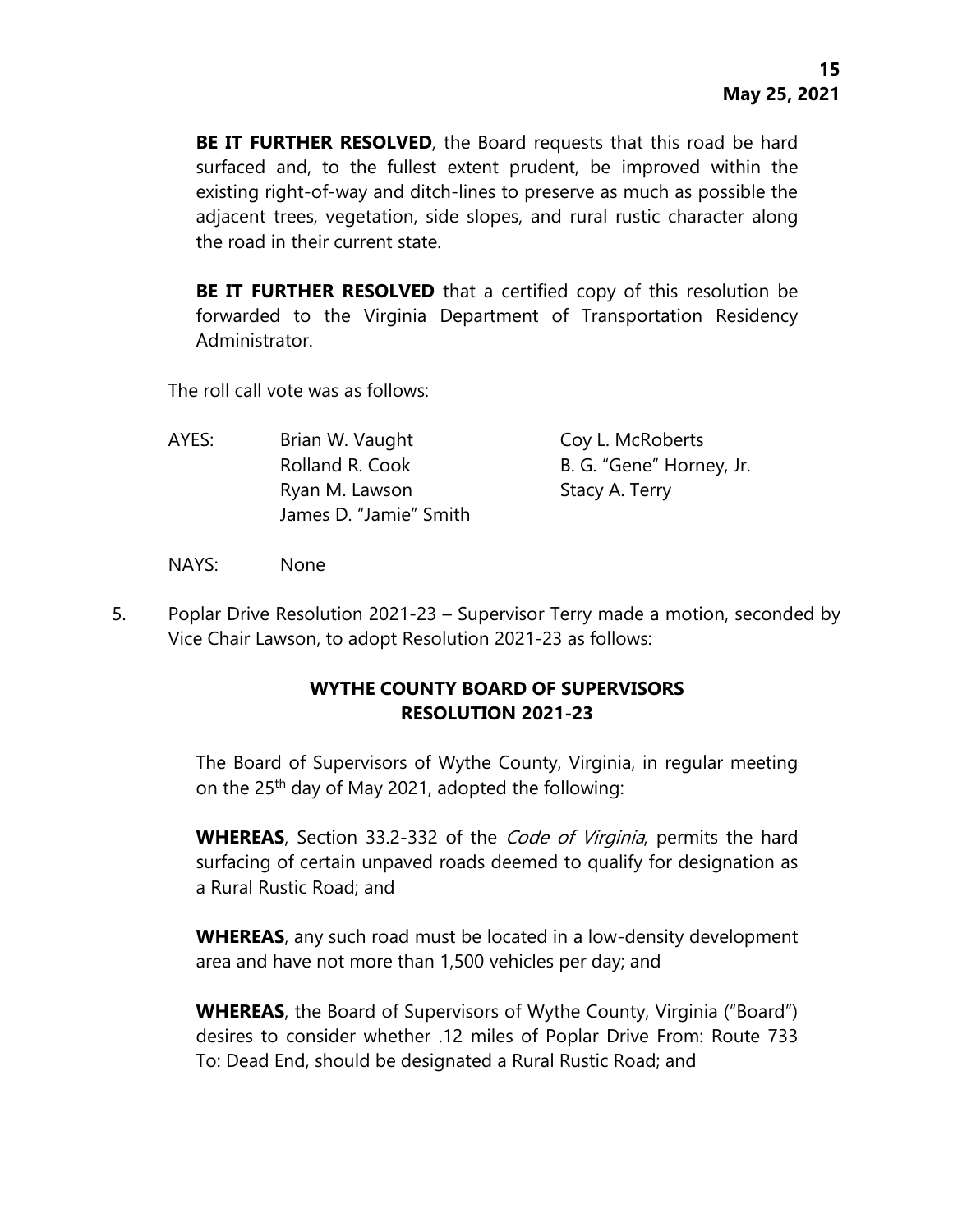**WHEREAS**, the Board is unaware of pending development that will significantly affect the existing traffic on this road; and

**WHEREAS**, the Board believes that this road should be so designated due to its qualifying characteristics; and

**WHEREAS**, this road is in the Board's Six-Year Plan for improvements to the secondary system of State highways.

**NOW, THEREFORE, BE IT RESOLVED**, the Board hereby designates this road a Rural Rustic Road, and requests that the Residency Administrator for the Virginia Department of Transportation concur in this designation.

**BE IT FURTHER RESOLVED**, the Board requests that this road be hard surfaced and, to the fullest extent prudent, be improved within the existing right-of-way and ditch-lines to preserve as much as possible the adjacent trees, vegetation, side slopes, and rural rustic character along the road in their current state.

**BE IT FURTHER RESOLVED** that a certified copy of this resolution be forwarded to the Virginia Department of Transportation Residency Administrator.

The roll call vote was as follows:

AYES: Brian W. Vaught Coy L. McRoberts Rolland R. Cook B. G. "Gene" Horney, Jr. Ryan M. Lawson Stacy A. Terry James D. "Jamie" Smith

NAYS: None

6. Riverview Road Resolution 2021-24 - Supervisor McRoberts made a motion, seconded by Supervisor Smith, to adopt Resolution 2021-24 as follows:

# **WYTHE COUNTY BOARD OF SUPERVISORS RESOLUTION 2021-24**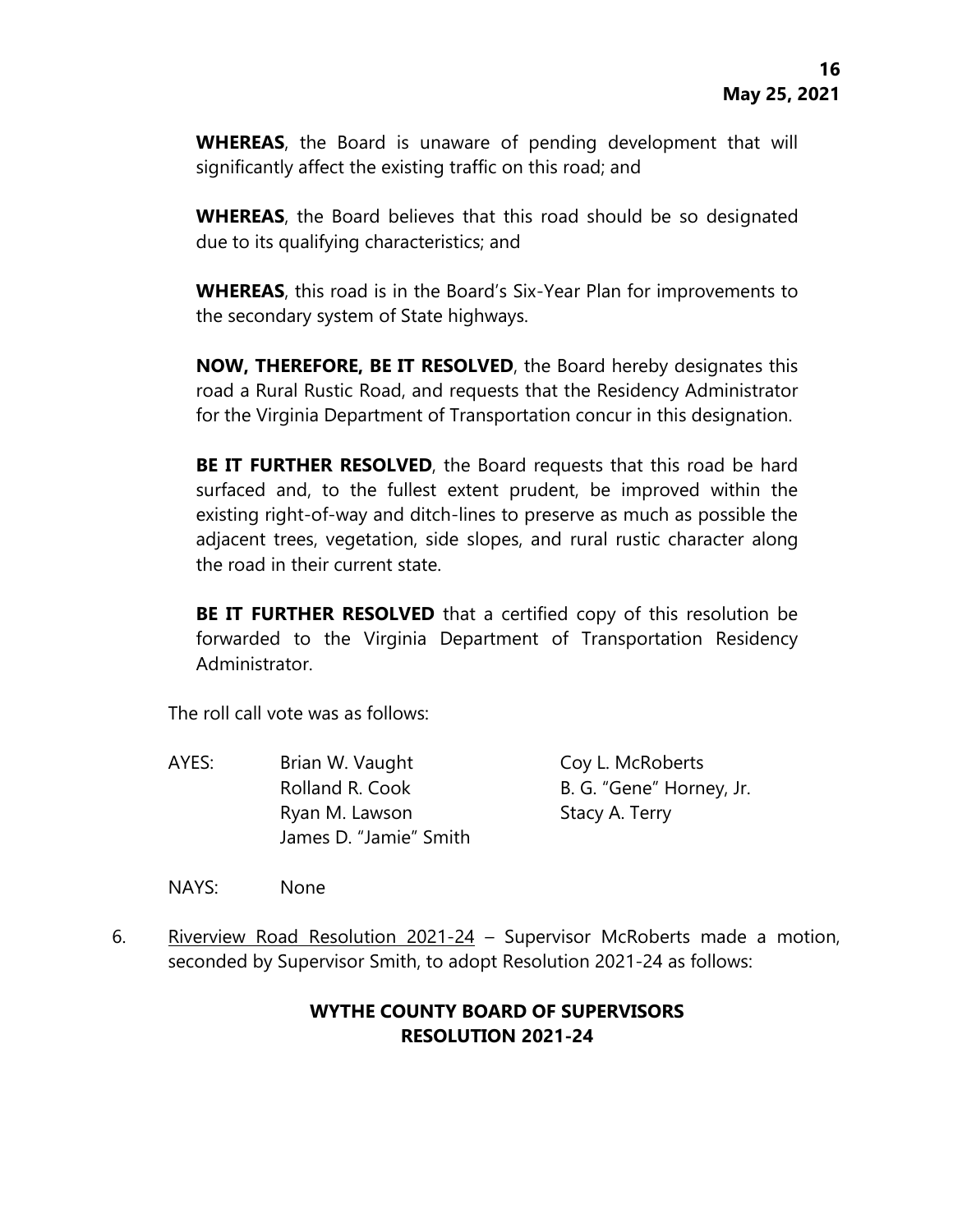The Board of Supervisors of Wythe County, Virginia, in regular meeting on the 25<sup>th</sup> day of May 2021, adopted the following:

**WHEREAS**, Section 33.2-332 of the Code of Virginia, permits the hard surfacing of certain unpaved roads deemed to qualify for designation as a Rural Rustic Road; and

**WHEREAS**, any such road must be located in a low-density development area and have not more than 1,500 vehicles per day; and

**WHEREAS**, the Board of Supervisors of Wythe County, Virginia ("Board") desires to consider whether .6 miles of Riverview Road From: Route 94 To: Route 742, should be designated a Rural Rustic Road; and

**WHEREAS**, the Board is unaware of pending development that will significantly affect the existing traffic on this road; and

**WHEREAS**, the Board believes that this road should be so designated due to its qualifying characteristics; and

**WHEREAS**, this road is in the Board's Six-Year Plan for improvements to the secondary system of State highways.

**NOW, THEREFORE, BE IT RESOLVED**, the Board hereby designates this road a Rural Rustic Road, and requests that the Residency Administrator for the Virginia Department of Transportation concur in this designation.

**BE IT FURTHER RESOLVED**, the Board requests that this road be hard surfaced and, to the fullest extent prudent, be improved within the existing right-of-way and ditch-lines to preserve as much as possible the adjacent trees, vegetation, side slopes, and rural rustic character along the road in their current state.

**BE IT FURTHER RESOLVED** that a certified copy of this resolution be forwarded to the Virginia Department of Transportation Residency Administrator.

The roll call vote was as follows: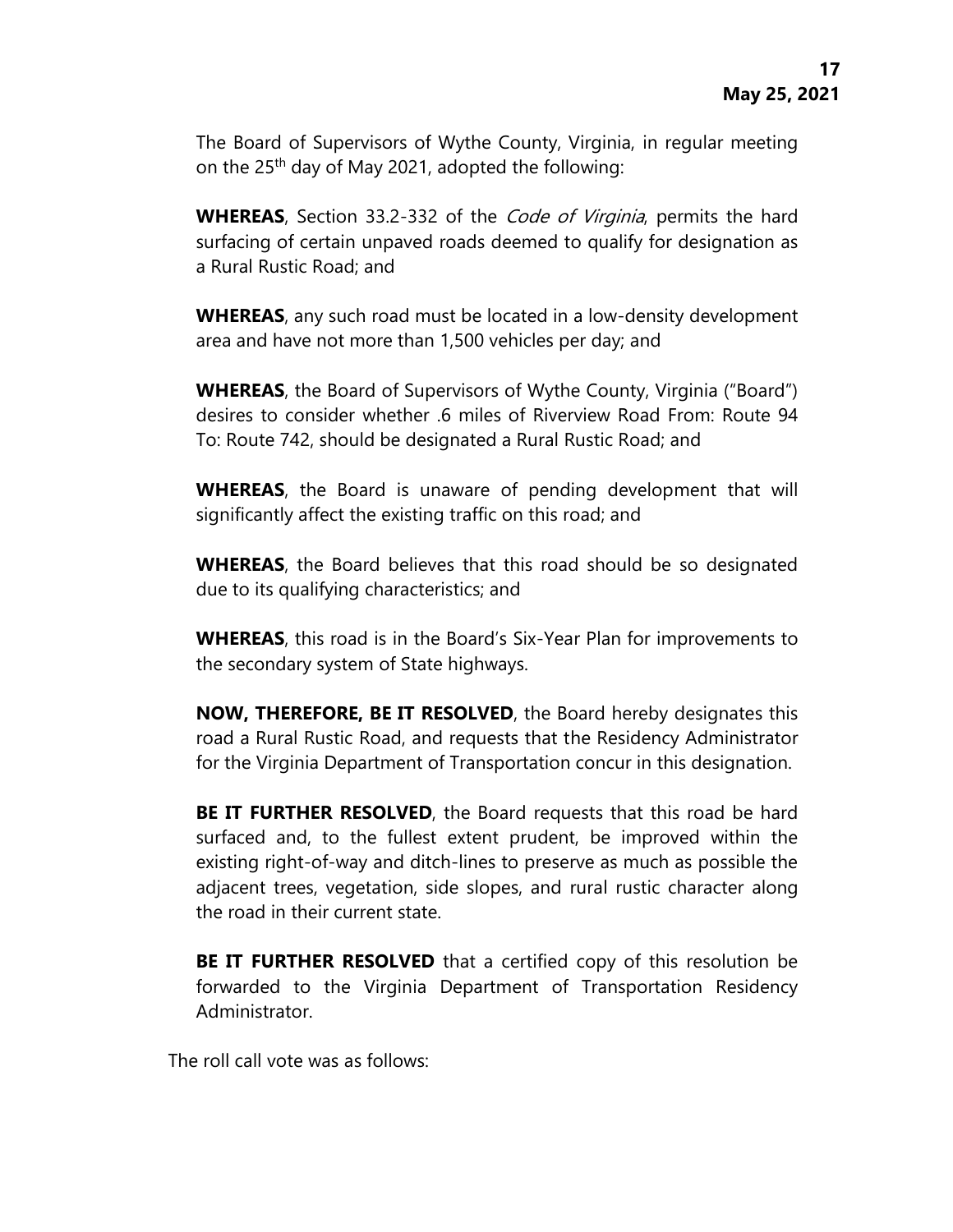AYES: Brian W. Vaught Coy L. McRoberts Ryan M. Lawson Stacy A. Terry James D. "Jamie" Smith

Rolland R. Cook B. G. "Gene" Horney, Jr.

- NAYS: None
- 7. Edgewood Road Resolution 2021-25 Supervisor Horney made a motion, seconded by Supervisor Terry, to adopt Resolution 2021-25 as follows:

# **WYTHE COUNTY BOARD OF SUPERVISORS RESOLUTION 2021-25**

The Board of Supervisors of Wythe County, Virginia, in regular meeting on the 25<sup>th</sup> day of May 2021, adopted the following:

**WHEREAS**, Section 33.2-332 of the Code of Virginia, permits the hard surfacing of certain unpaved roads deemed to qualify for designation as a Rural Rustic Road; and

**WHEREAS**, any such road must be located in a low-density development area and have not more than 1,500 vehicles per day; and

**WHEREAS**, the Board of Supervisors of Wythe County, Virginia ("Board") desires to consider whether .15 miles of Edgewood Road From: Route 21 To: Dead End, should be designated a Rural Rustic Road; and

**WHEREAS**, the Board is unaware of pending development that will significantly affect the existing traffic on this road; and

**WHEREAS**, the Board believes that this road should be so designated due to its qualifying characteristics; and

**WHEREAS**, this road is in the Board's Six-Year Plan for improvements to the secondary system of State highways.

**NOW, THEREFORE, BE IT RESOLVED**, the Board hereby designates this road a Rural Rustic Road, and requests that the Residency Administrator for the Virginia Department of Transportation concur in this designation.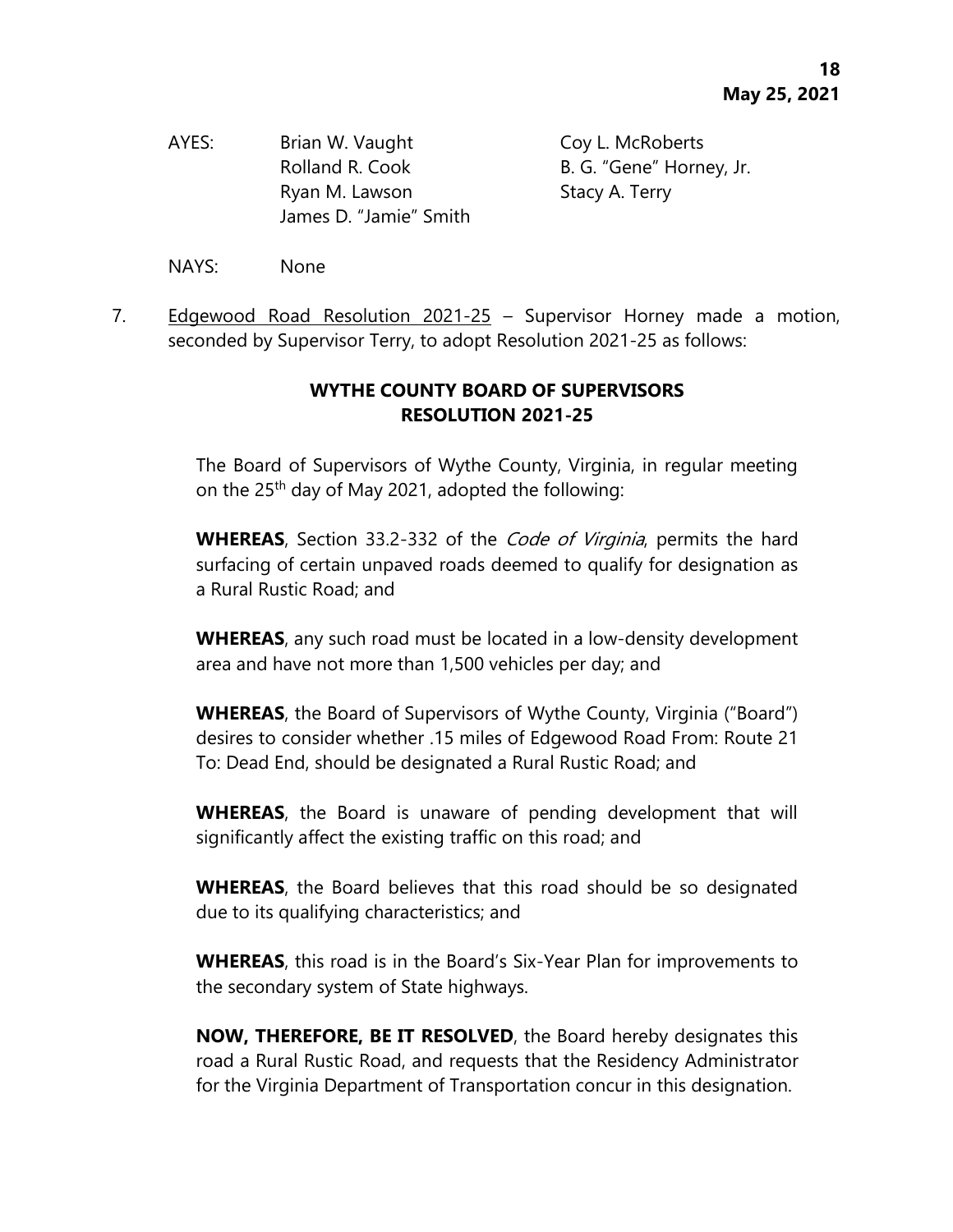**BE IT FURTHER RESOLVED**, the Board requests that this road be hard surfaced and, to the fullest extent prudent, be improved within the existing right-of-way and ditch-lines to preserve as much as possible the adjacent trees, vegetation, side slopes, and rural rustic character along the road in their current state.

**BE IT FURTHER RESOLVED** that a certified copy of this resolution be forwarded to the Virginia Department of Transportation Residency Administrator.

The roll call vote was as follows:

| AYES: | Brian W. Vaught        | Coy L. McRoberts         |
|-------|------------------------|--------------------------|
|       | Rolland R. Cook        | B. G. "Gene" Horney, Jr. |
|       | Ryan M. Lawson         | Stacy A. Terry           |
|       | James D. "Jamie" Smith |                          |

NAYS: None

8. Scenic Trail Resolution 2021-26 – Vice Chair Lawson made a motion, seconded by Supervisor Horney, to adopt Resolution 2021-26 as follows:

## **WYTHE COUNTY BOARD OF SUPERVISORS RESOLUTION 2021-26**

The Board of Supervisors of Wythe County, Virginia, in regular meeting on the 25<sup>th</sup> day of May 2021, adopted the following:

**WHEREAS**, Section 33.2-332 of the Code of Virginia, permits the hard surfacing of certain unpaved roads deemed to qualify for designation as a Rural Rustic Road; and

**WHEREAS**, any such road must be located in a low-density development area and have not more than 1,500 vehicles per day; and

**WHEREAS**, the Board of Supervisors of Wythe County, Virginia ("Board") desires to consider whether .4 miles of Scenic Trail from Route 625/674, should be designated a Rural Rustic Road; and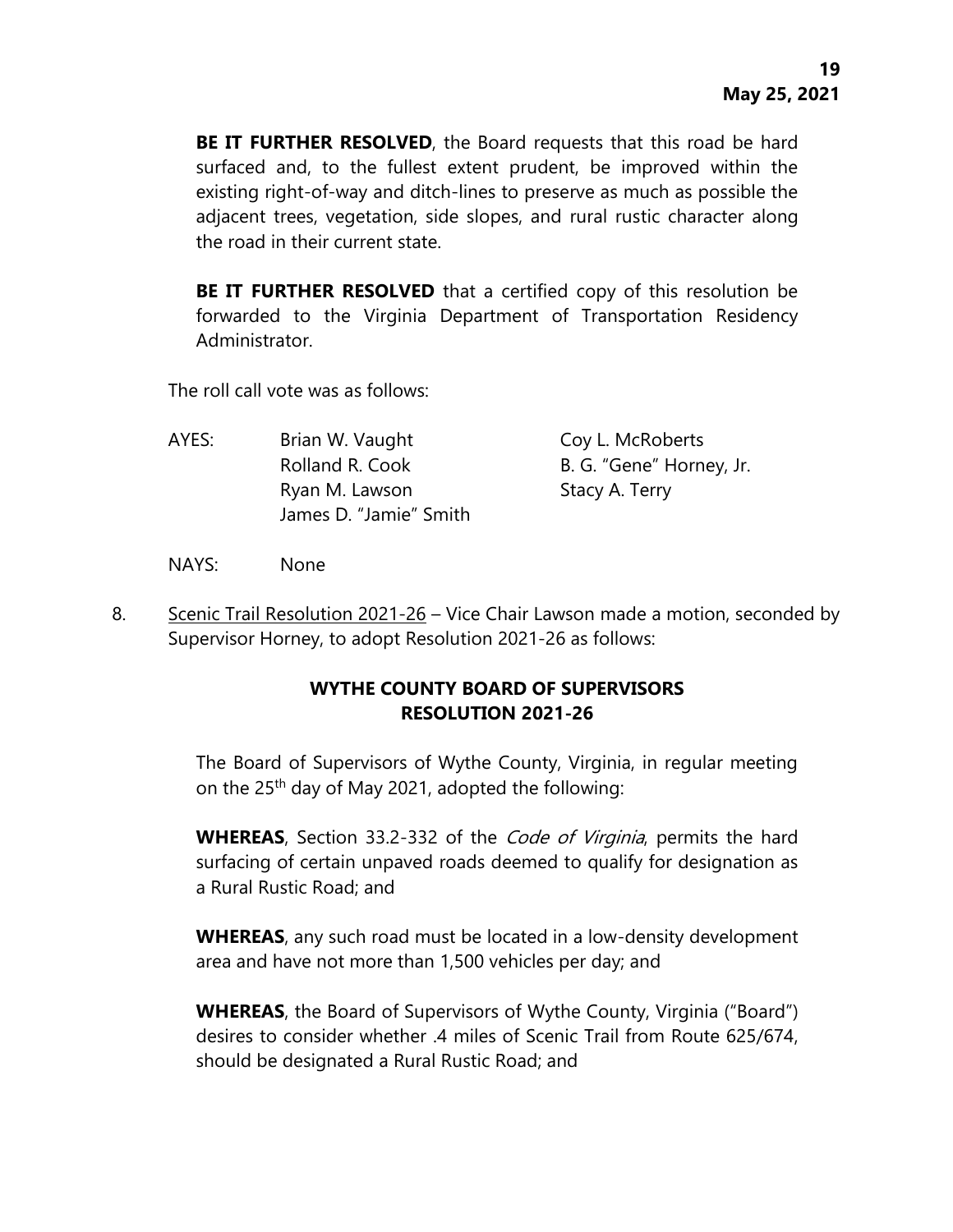**WHEREAS**, the Board is unaware of pending development that will significantly affect the existing traffic on this road; and

**WHEREAS**, the Board believes that this road should be so designated due to its qualifying characteristics; and

**WHEREAS**, this road is in the Board's Six-Year Plan for improvements to the secondary system of State highways.

**NOW, THEREFORE, BE IT RESOLVED**, the Board hereby designates this road a Rural Rustic Road, and requests that the Residency Administrator for the Virginia Department of Transportation concur in this designation.

**BE IT FURTHER RESOLVED**, the Board requests that this road be hard surfaced and, to the fullest extent prudent, be improved within the existing right-of-way and ditch-lines to preserve as much as possible the adjacent trees, vegetation, side slopes, and rural rustic character along the road in their current state.

**BE IT FURTHER RESOLVED** that a certified copy of this resolution be forwarded to the Virginia Department of Transportation Residency Administrator.

The roll call vote was as follows:

AYES: Brian W. Vaught Coy L. McRoberts Rolland R. Cook B. G. "Gene" Horney, Jr. Ryan M. Lawson Stacy A. Terry James D. "Jamie" Smith

NAYS: None

9. Six-Year Plan Resolution 2021-18 – Supervisor Terry made a motion, seconded by Supervisor Smith, to adopt Resolution 2021-18 as follows:

# **WYTHE COUNTY RESOLUTION 2021-18**

**WHEREAS**, Sections 33.1-23 and 33.1-23.4 of the 1950 Code of Virginia, as amended, provide the opportunity for each county to work with the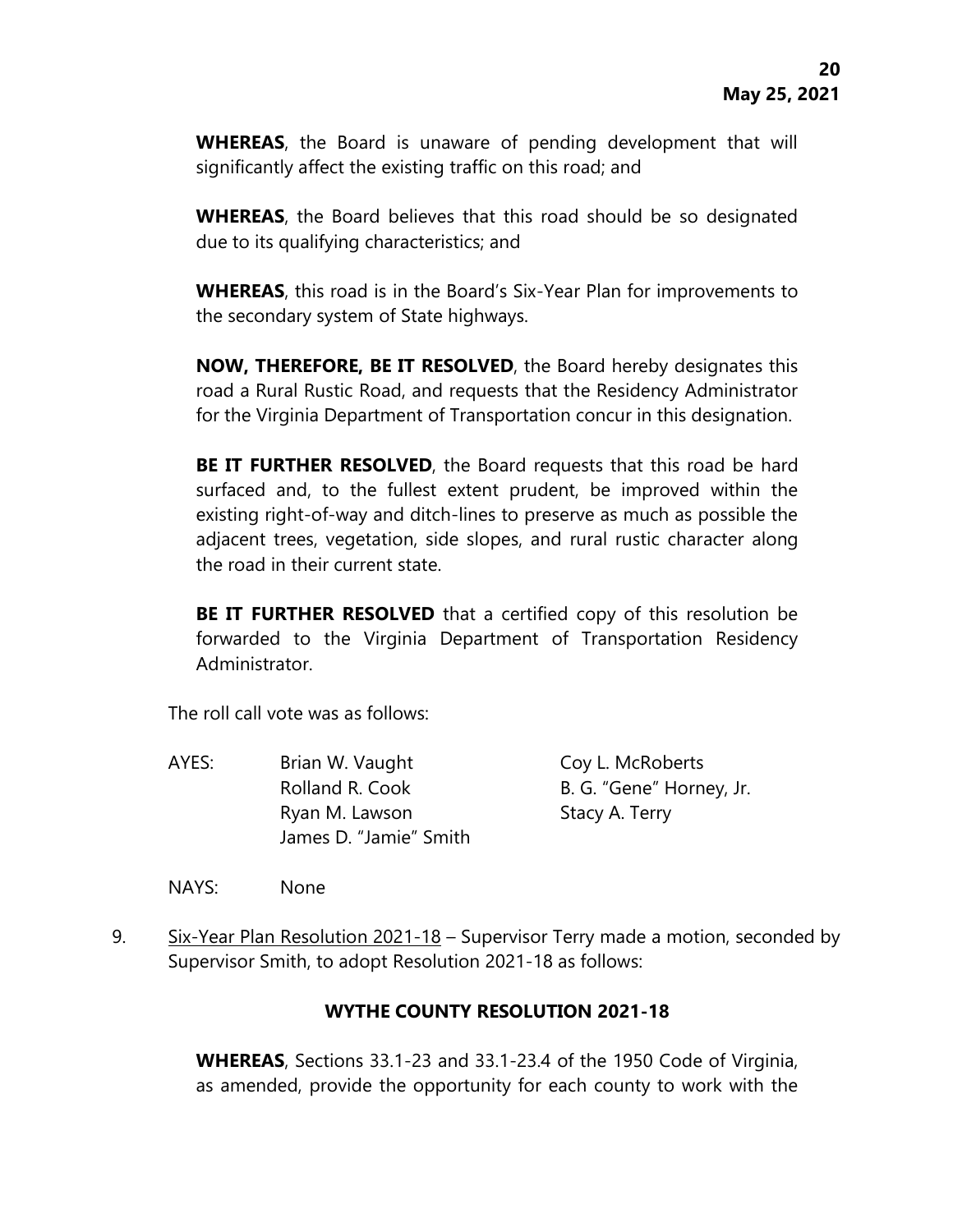Virginia Department of Transportation in developing a Secondary Six-Year Road Plan; and

**WHEREAS**, this Board had previously agreed to assist in the preparation of this Plan, in accordance with the Virginia Department of Transportation policies and procedures, and participated in a public hearing on the proposed Plan (2021/22 through 2026/27), as well as the Construction Priority List (2021/22) on May 25, 2021, after duly advertised so that all citizens of the County had the opportunity to participate in said hearing and to make comments and recommendations concerning the proposed Plan and Priority List; and

**WHEREAS,** Andy Fowler of the Virginia Department of Transportation, participated with the Board and recommended approval of the Six-Year Plan for Secondary Roads (2021/22 through 2026/27) and the Construction Priority List (2021/22) for Wythe County; and

**WHEREAS,** the Board of Supervisors voted on May 25, 2021 to approve Six-Year Plan for Secondary Roads and Priority List as attached;

**NOW, THEREFORE, BE IT RESOLVED** that since said Plan appears to be in the best interest of the Secondary Road System in Wythe County and of the citizens residing on the Secondary System, said Secondary Six-Year Plan (2021/22 through 2026/27) and Construction Priority List (2021/22) are hereby approved as presented at the May 25, 2021 Board of Supervisors' meeting.

The roll call vote was as follows:

| AYES: | Brian W. Vaught        | Coy L. McRoberts         |
|-------|------------------------|--------------------------|
|       | Rolland R. Cook        | B. G. "Gene" Horney, Jr. |
|       | Ryan M. Lawson         | Stacy A. Terry           |
|       | James D. "Jamie" Smith |                          |

NAYS: None

#### **VDOT MATTERS**

Supervisor Terry extended his thanks to Mr. Fowler for partnering so well with us to provide better roads for our citizens.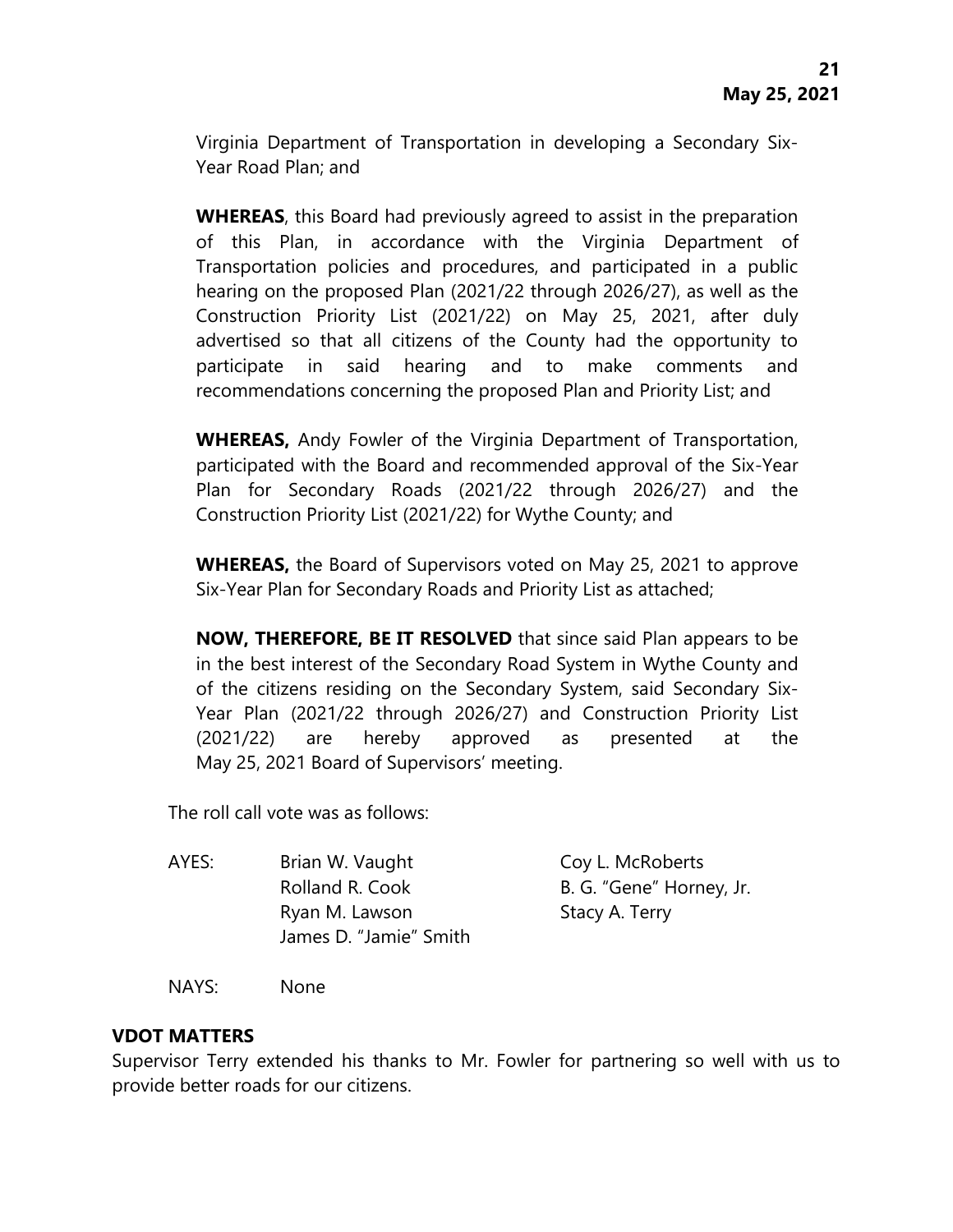Supervisor Horney asked about the guard rail and if VDOT looked at Dry Road. He also thanked him for all they do.

Mr. Fowler responded that they are looking into that, and they are working on scheduling the cleaning of sediment basins below the feedlot on St. Peters Road. They should also be finished paving Back Road by the end of summer.

Supervisor McRoberts said he will probably be the happiest man in the world when the work on Pope Road is finished.

Chair Vaught also thanked Mr. Fowler and his staff for all they do and their quick responses. The Chair asked if there is any money at all leftover this year, could they put some pavement down on Pine Glade Road from Don Heldreth's farm to a mile or two down the road. That portion is incredibly rough.

Mr. Fowler will check to see if it's on the paving schedule.

Vice Chair Lawson sent an email regarding the intersection of Queens Knob and Rich Dale Road, and to her surprise, the Town fixed it the next day.

Mr. Fowler said it's on their paving patching schedule, and they will full-width patch from the intersection of Fairview Road back 100 feet.

Vice Chair also thanked Mr. Fowler and VDOT for taking care of Cove Road throughout the winter (water coming off the mountain that freezes). She and the other residents appreciate the quick turnaround.

Supervisor Cook said he had nothing to add. When he has requests, he forwards them to Mr. Bear and within a day or so, it's taken care of, so thank you!

Supervisor Smith started by saying thank you to Mr. Fowler for all his efforts and quick turnaround. But residents continue to complain about the speed on Rt. 94 from the intersection of Fort Chiswell Road to St. Paul Church.

Mr. Fowler asked if the County has digital speed limit signs that can be placed there? Their traffic studies have not been sufficient enough to drop the speed limit in that area.

Chief Deputy Foster replied they do have them and can most certainly use them to try and cut down on the speeding. They did increase their enforcement in that area, but it resulted in very few tickets.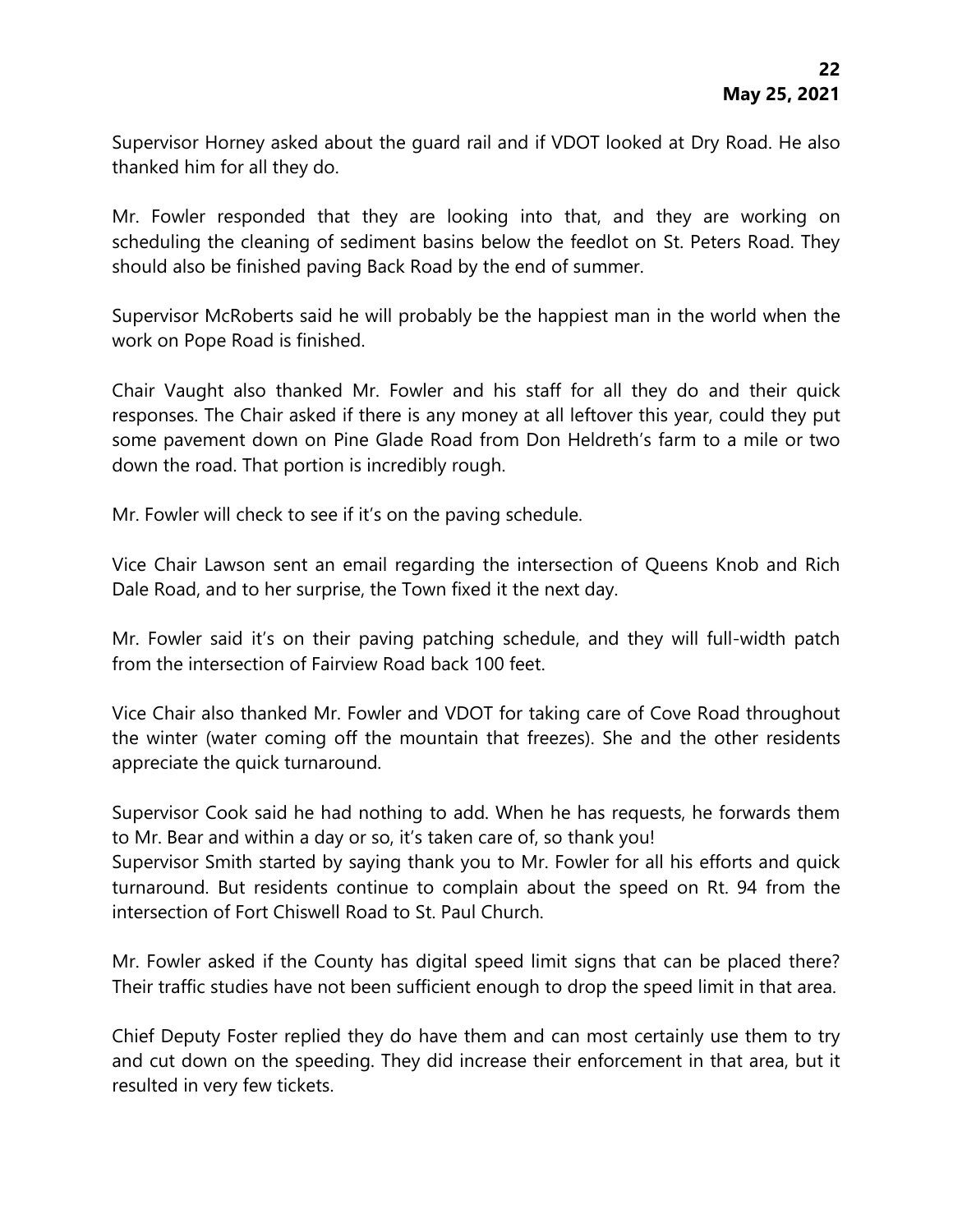Supervisor Smith also mentioned that Crimson Lane has an issue with water pooling in the center of the road causing erosion of the pavement. He would also like an update on Orion Drive.

Mr. Bear said it had been approved, is on the list, but he believes it's been moved out to 2024 or 2025.

Supervisor Smith mentioned the residents on Smith Drive (off Miller's Creek) are asking for gravel but he told them we couldn't because it is a private drive. They are interested in pursuing revenue sharing if at all possible. There are 14+ homes there.

Mr. Bear said there are three public meetings scheduled over the next couple of weeks (South Crest, Muskrat, Pine Brook and one other near Sheffey) to discuss revenue sharing process and transportation districts.

Supervisor Horney asked about Cripple Creek Road and why they paved 300-400 feet then left about a 10-foot strip, and then started paving again.

Mr. Fowler explained that, per the contract, they can only patch up to 500'.

Chair Vaught referenced Rt. 100 and wondered what type of work was being done with a blow torch.

Mr. Fowler is not sure exactly what they were doing out there but he mentioned a new technique that when they patch, they can reheat the existing pavement so that it blends better/smoother.

Mr. Bear asked for assistance from VDOT with mowing and trash pickup in Progress Park, preferably by the end of next week.

#### **CITIZENS' TIME**

Chair Vaught inquired if anyone present wished to address the Board.

1. WCPS Graduations – Dr. Scott Jefferies appeared before the Board and stated "I just wanted to real quickly say to you all this evening just thanks for your support and attendance at the graduation ceremonies that we had last weekend. It was great to see you all out there that attended and to celebrate the Class of 2021, as well as Ms. Guynn, Sheriff Foster. I know you guys are busy people. On behalf of the school system, we also got Ms. Johnson and the other board members,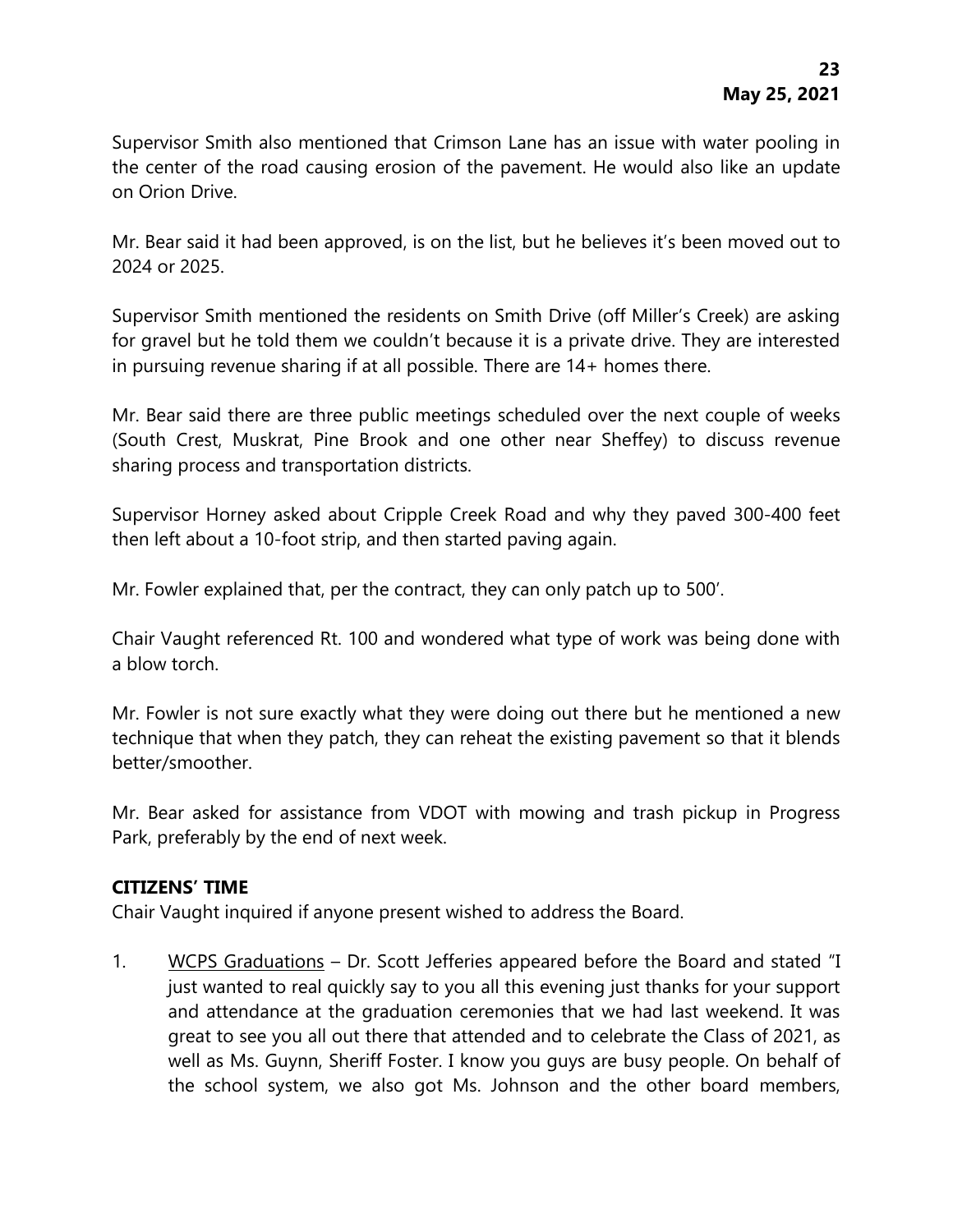express their thanks as well just for coming out and supporting our students here and so I just want to say thanks, thanks for all you do and thanks for celebrating the Class of 2021. We couldn't have asked for better weather. It was great seeing everybody there. Their ceremonies were wonderful. We have a lot to be proud of in the school division, and the Class of 2021 certainly falls in line with that. I just want to express my thanks. That's all."

Chair Vaught joked about two of the schools' ceremonies being on the same night and that he couldn't wear the same colors to both. Seriously, though, he said they were all very well planned. He added that thoughts and prayers are with the gentleman who fell on Thursday, and he thanked Ms. Johnson for utilizing her excellent nursing skills in that situation.

With no one else wishing to address the Board, Chair Vaught closed Citizens' Time.

### **PAYMENT OF COUNTY INVOICES**

Supervisor Cook inquired about the vehicle supplies and what exactly it was for.

Mr. Bear responded the expenses are for fuel cards for the Sheriff's Office and other County departments. He is unaware if any of those invoices are outstanding and he indicated that some of the increase could be the result of increased fuel costs.

Supervisor Horney made a motion to pay the invoices for approval on May 25, 2021, for the various departments of County government. The invoices were paid on General Warrants 30109674-30109761, and one wire transfer, as follows:

# **EXPENDITURES BY DEPARTMENT BOARD OF SUPERVISORS May 25, 2021**

| <b>CHECK #</b> | <b>ISSUE DATE</b>                    | <b>VENDOR</b>             | <b>AMOUNT</b> |
|----------------|--------------------------------------|---------------------------|---------------|
| 30109674       | 05/14/2021                           | <b>APPALACHIAN POWER</b>  | \$28,182.60   |
| 30109675       | 05/14/2021                           | <b>CENTURYLINK</b>        | 126.28        |
| 30109676       | 05/14/2021                           | <b>CENTURYLINK</b>        | 331.11        |
| 30109677       | 05/14/2021                           | <b>US CELLULAR</b>        | 1,244.94      |
| 30109678       | 05/14/2021                           | WYTHE CO WATER & WASTEWAT | 334.21        |
|                | <b>TOTAL EXPENDITURES 05/14/2021</b> |                           | \$30,219.14   |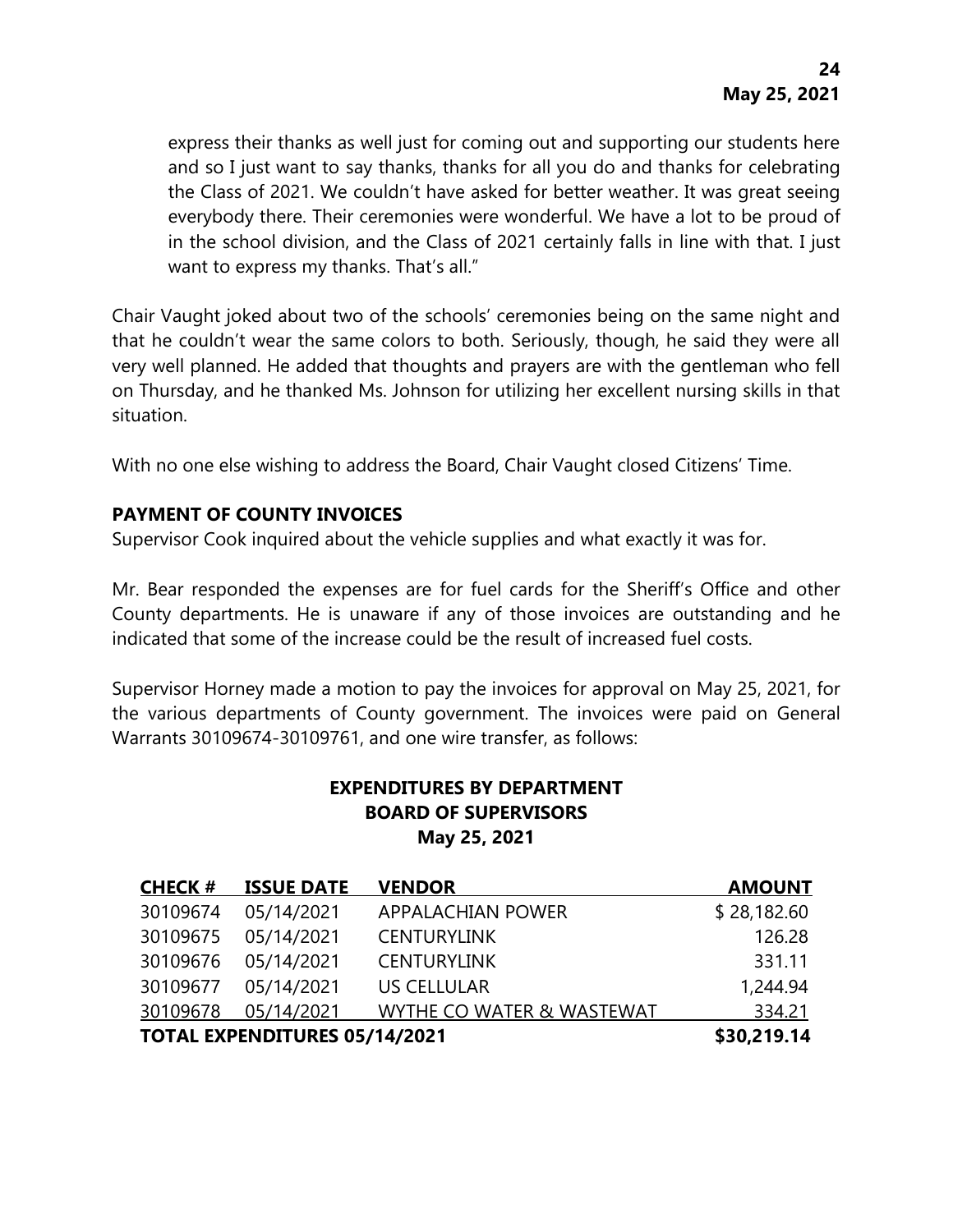**May 25, 2021**

| <b>CHECK #</b> | <b>ISSUE DATE</b>                    | <b>VENDOR</b>             | <b>AMOUNT</b> |
|----------------|--------------------------------------|---------------------------|---------------|
| (wire)         | 05/19/2021                           | VIRGINIA RESOURCES AUTHOR | \$3,418.77    |
|                | <b>TOTAL EXPENDITURES 05/19/2021</b> |                           | \$3,418.77    |

| <b>CHECK#</b> | <b>ISSUE DATE</b> | <b>VENDOR</b>                    | <b>AMOUNT</b> |
|---------------|-------------------|----------------------------------|---------------|
| 30109679      | 05/25/2021        | <b>AMAZON</b>                    | \$<br>648.02  |
| 30109680      | 05/25/2021        | APPALACHIAN JUVENILE COMM        | 6,300.00      |
| 30109681      | 05/25/2021        | <b>APPALACHIAN POWER</b>         | 738.01        |
| 30109682      | 05/25/2021        | <b>BIG WALKER SWCD</b>           | 2,000.00      |
| 30109683      | 05/25/2021        | <b>BKT UNIFORMS</b>              | 50.94         |
| 30109684      | 05/25/2021        | BLUE RIDGE ANALYTICAL, LL        | 1,320.00      |
| 30109685      | 05/25/2021        | <b>BROWN EXTERMINATING CO</b>    | 520.00        |
| 30109686      | 05/25/2021        | <b>CARILION HEALTHCARE CORP</b>  | 60.00         |
| 30109687      | 05/25/2021        | <b>CAVALIER SUPPLY CO</b>        | 1,688.25      |
| 30109688      | 05/25/2021        | <b>CENTURYLINK</b>               | 39.98         |
| 30109689      | 05/25/2021        | <b>CENTURYLINK</b>               | 52.76         |
| 30109690      | 05/25/2021        | <b>CENTURYLINK</b>               | 98.97         |
| 30109691      | 05/25/2021        | <b>CENTURYLINK</b>               | 125.72        |
| 30109692      | 05/25/2021        | <b>CENTURYLINK</b>               | 146.78        |
| 30109693      | 05/25/2021        | <b>CENTURYLINK</b>               | 249.10        |
| 30109694      | 05/25/2021        | <b>CENTURYLINK</b>               | 315.97        |
| 30109695      | 05/25/2021        | <b>CENTURYLINK</b>               | 3,548.05      |
| 30109696      | 05/25/2021        | <b>CITIZENS TELEPHONE COOP</b>   | 979.95        |
| 30109697      | 05/25/2021        | <b>COM TEC</b>                   | 50.00         |
| 30109698      | 05/25/2021        | <b>COMMONWEALTH DOCUMENT MGT</b> | 93.00         |
| 30109699      | 05/25/2021        | <b>COMMUNITY ANIMAL CLINIC I</b> | 125.00        |
| 30109700      | 05/25/2021        | <b>COULTER'S FLORIST INC</b>     | 124.00        |
| 30109701      | 05/25/2021        | CSG SYSTEMS, INC                 | 1,739.25      |
| 30109702      | 05/25/2021        | DAVENPORT & COMPANY LLC          | 5,600.00      |
| 30109703      | 05/25/2021        | <b>DISTRICT THREE</b>            | 12,404.00     |
| 30109704      | 05/25/2021        | EEIS-ELEVATOR EQUIP INSPE        | 450.00        |
| 30109705      | 05/25/2021        | <b>ESP</b>                       | 8,159.04      |
| 30109706      | 05/25/2021        | <b>FARTHING, SCOT S</b>          | 6,200.00      |
| 30109707      | 05/25/2021        | FIRE RESCUE AND TACTICAL         | 223.90        |
| 30109708      | 05/25/2021        | <b>FRANKLIN MILLER INC</b>       | 471.00        |
| 30109709      | 05/25/2021        | <b>GALLS</b>                     | 405.49        |
| 30109710      | 05/25/2021        | <b>GENUINE PARTS COMPANY</b>     | 44.98         |
| 30109711      | 05/25/2021        | <b>GREATAMERICA FINANCIAL SE</b> | 179.00        |
| 30109712      | 05/25/2021        | HARPO'S HARDWARE & BLDG S        | 67.32         |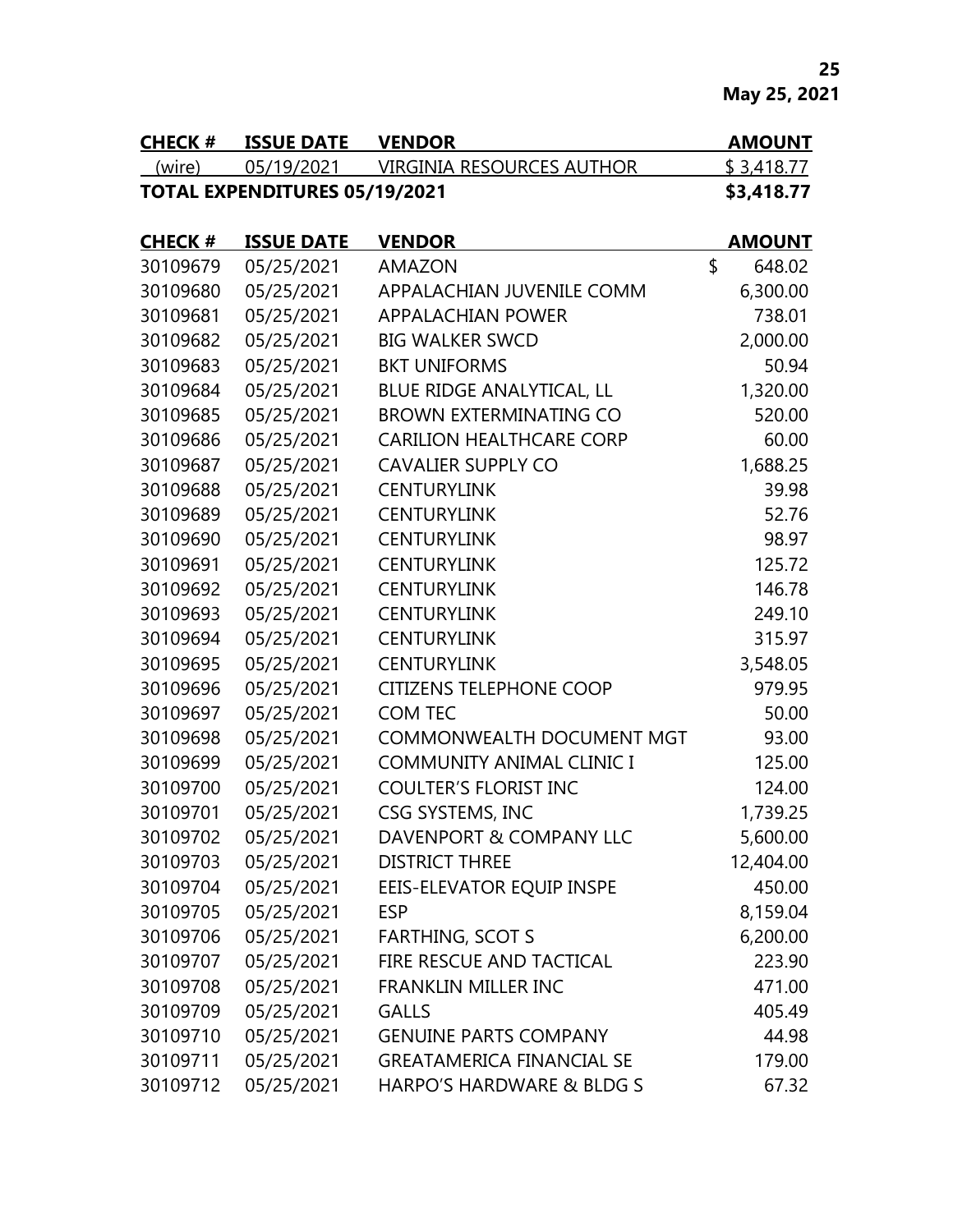| 30109713 | 05/25/2021 | <b>INNOCORP LTD</b>            | 1,850.00   |
|----------|------------|--------------------------------|------------|
| 30109714 | 05/25/2021 | <b>INSTRUMENT CALIBRATION</b>  | 104.00     |
| 30109715 | 05/25/2021 | JERRY B PETERS SALES INC       | 1,495.00   |
| 30109716 | 05/25/2021 | <b>KETCHUM MFG CO INC</b>      | 145.71     |
| 30109717 | 05/25/2021 | LEAD MINES RESCUE SQUAD        | 13,612.72  |
| 30109718 | 05/25/2021 | LOWE'S                         | 341.47     |
| 30109719 | 05/25/2021 | <b>MANSFIELD OIL CO</b>        | 14,710.45  |
| 30109720 | 05/25/2021 | MATTERN & CRAIG, INC           | 720.00     |
| 30109721 | 05/25/2021 | MCI COMM SERVICE               | 38.04      |
| 30109722 | 05/25/2021 | MCI COMM SERVICE               | 137.88     |
| 30109723 | 05/25/2021 | <b>MCI COMM SERVICE</b>        | 701.68     |
| 30109724 | 05/25/2021 | <b>MEADE TRACTOR</b>           | 13.99      |
| 30109725 | 05/25/2021 | <b>MEREDITH'S GARAGE</b>       | 93.00      |
| 30109726 | 05/25/2021 | MOUNT ROGERS PLANNING DIS      | 4,682.79   |
| 30109727 | 05/25/2021 | NEW RIVER VALLEY JUVENILE      | 7,500.00   |
| 30109728 | 05/25/2021 | NEW RIVER VALLEY REGIONAL      | 160,669.20 |
| 30109729 | 05/25/2021 | OFFICE OF THE CHIEF MEDIC      | 60.00      |
| 30109730 | 05/25/2021 | <b>DARLENE LANG</b>            | 82.36      |
| 30109731 | 05/25/2021 | <b>EDWARD GALLAGHER</b>        | 30.00      |
| 30109732 | 05/25/2021 | NATIONAL EMERGENCY NUMBER      | 142.00     |
| 30109733 | 05/25/2021 | <b>RANDY MITCHELL</b>          | 49.44      |
| 30109734 | 05/25/2021 | RICHARD AND MEAGAN ROBINS      | 483.84     |
| 30109735 | 05/25/2021 | <b>PAPER CLIP</b>              | 4,510.78   |
| 30109736 | 05/25/2021 | PAPER CLIP / 2                 | 598.80     |
| 30109737 | 05/25/2021 | PEED & BORTZ LLC               | 23,950.00  |
| 30109738 | 05/25/2021 | PIONEER COLLISION CENTER       | 1,802.60   |
| 30109739 | 05/25/2021 | PROFESSIONAL COMMUNICATIO      | 6,581.39   |
| 30109740 | 05/25/2021 | PROFESSIONAL COMM SYSTEMS      | 1,880.00   |
| 30109741 | 05/25/2021 | R&C TOWING & REPAIR CO         | 305.00     |
| 30109742 | 05/25/2021 | <b>R&amp;R ENTERPRISES INC</b> | 60.00      |
| 30109743 | 05/25/2021 | <b>S&amp;W FERTILIZER</b>      | 28.00      |
| 30109744 | 05/25/2021 | <b>SALEM STONE</b>             | 904.56     |
| 30109745 | 05/25/2021 | <b>SMOKIN' GUNS</b>            | 2,699.21   |
| 30109746 | 05/25/2021 | <b>THOMPSON TIRE</b>           | 364.22     |
| 30109747 | 05/25/2021 | THREE RIVERS MEDIA CORP        | 660.00     |
| 30109748 | 05/25/2021 | <b>TOWN OF WYTHEVILLE</b>      | 5,950.00   |
| 30109749 | 05/25/2021 | <b>TWO WAY RADIO</b>           | 948.11     |
| 30109750 | 05/25/2021 | <b>VERIZON WIRELESS</b>        | 40.01      |
| 30109751 | 05/25/2021 | <b>VERIZON WIRELESS</b>        | 120.07     |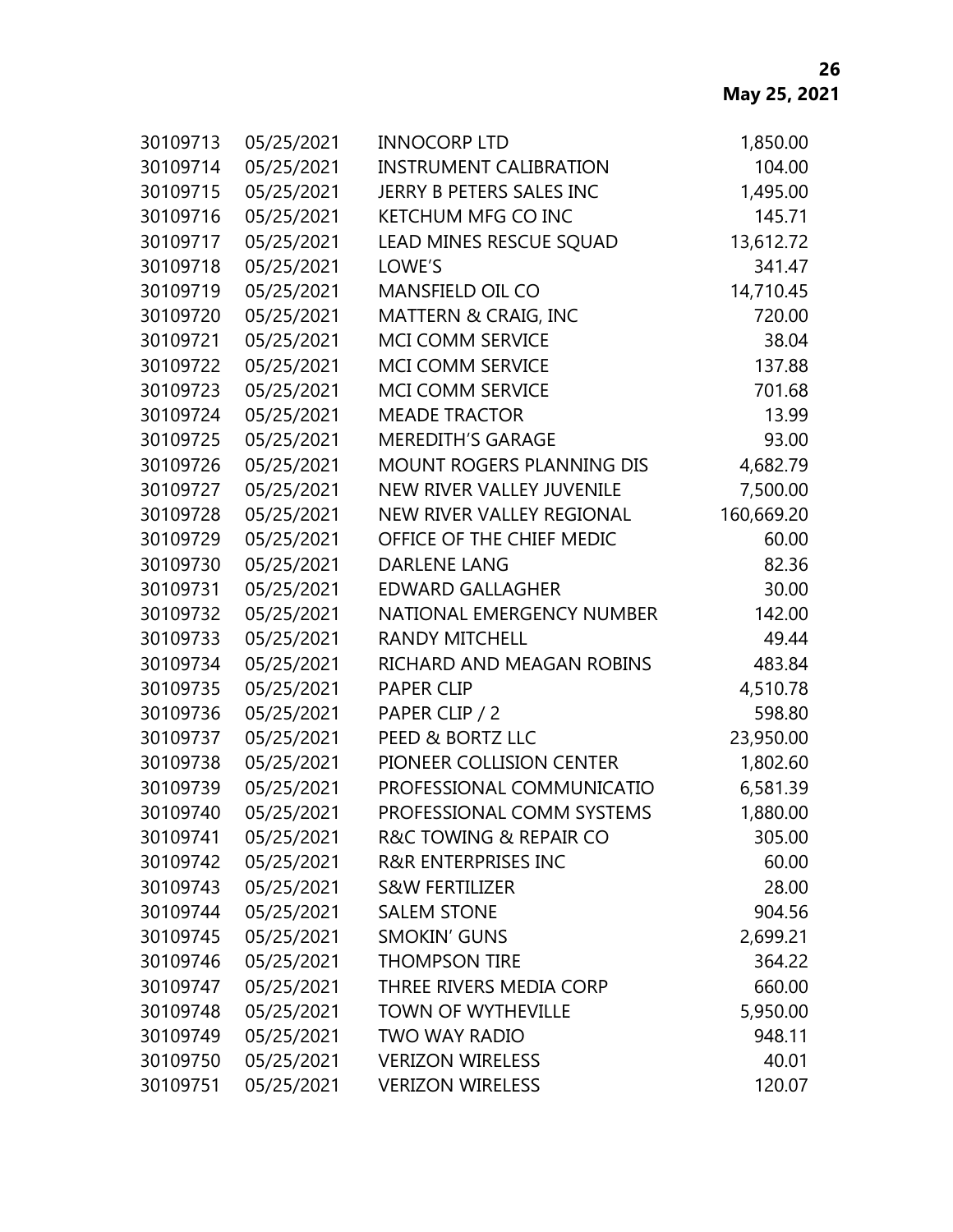|          | <b>TOTAL EXPENDITURES 05/25/2021</b> |                                  | \$320,133.63 |
|----------|--------------------------------------|----------------------------------|--------------|
| 30109761 | 05/25/2021                           | <b>XEROX</b>                     | 186.67       |
| 30109760 | 05/25/2021                           | <b>WYTHEVILLE OFFICE SUPPLY</b>  | 503.95       |
| 30109759 | 05/25/2021                           | WYTHE TIRE AND MUFFLER           | 1,669.63     |
| 30109758 | 05/25/2021                           | WYTHE COUNTY PUBLIC SCHOO        | 192.29       |
| 30109757 | 05/25/2021                           | WILLIAMS, KEVIN                  | 102.96       |
| 30109756 | 05/25/2021                           | VITA                             | 243.22       |
| 30109755 | 05/25/2021                           | VIRGINIA ELECTRIC SUPPLY,        | 430.11       |
| 30109754 | 05/25/2021                           | <b>VIRGINIA BUSINESS SYSTEMS</b> | 858.19       |
| 30109753 | 05/25/2021                           | <b>VIRGINIA BUSINESS SYST</b>    | 140.88       |
| 30109752 | 05/25/2021                           | <b>VERIZON WIRELESS</b>          | 1,520.93     |

#### **TOTAL EXPENDITURES APPROVED 05/25/2021 \$353,771.54**

Supervisor Cook seconded the motion and the roll call vote was as follows:

| AYES: | Brian W. Vaught        | Coy L. McRoberts         |
|-------|------------------------|--------------------------|
|       | Rolland R. Cook        | B. G. "Gene" Horney, Jr. |
|       | Ryan M. Lawson         | Stacy A. Terry           |
|       | James D. "Jamie" Smith |                          |

NAYS: None

### **MINUTES OF PREVIOUS MEETING**

The Board was presented with the May 11, 2021 minutes for approval.

Supervisor Terry made a motion, seconded by Supervisor Smith, to approve the May 11, 2021 minutes as presented.

The roll call vote was as follows:

AYES: Brian W. Vaught Coy L. McRoberts Rolland R. Cook B. G. "Gene" Horney, Jr. Ryan M. Lawson Stacy A. Terry James D. "Jamie" Smith

NAYS: None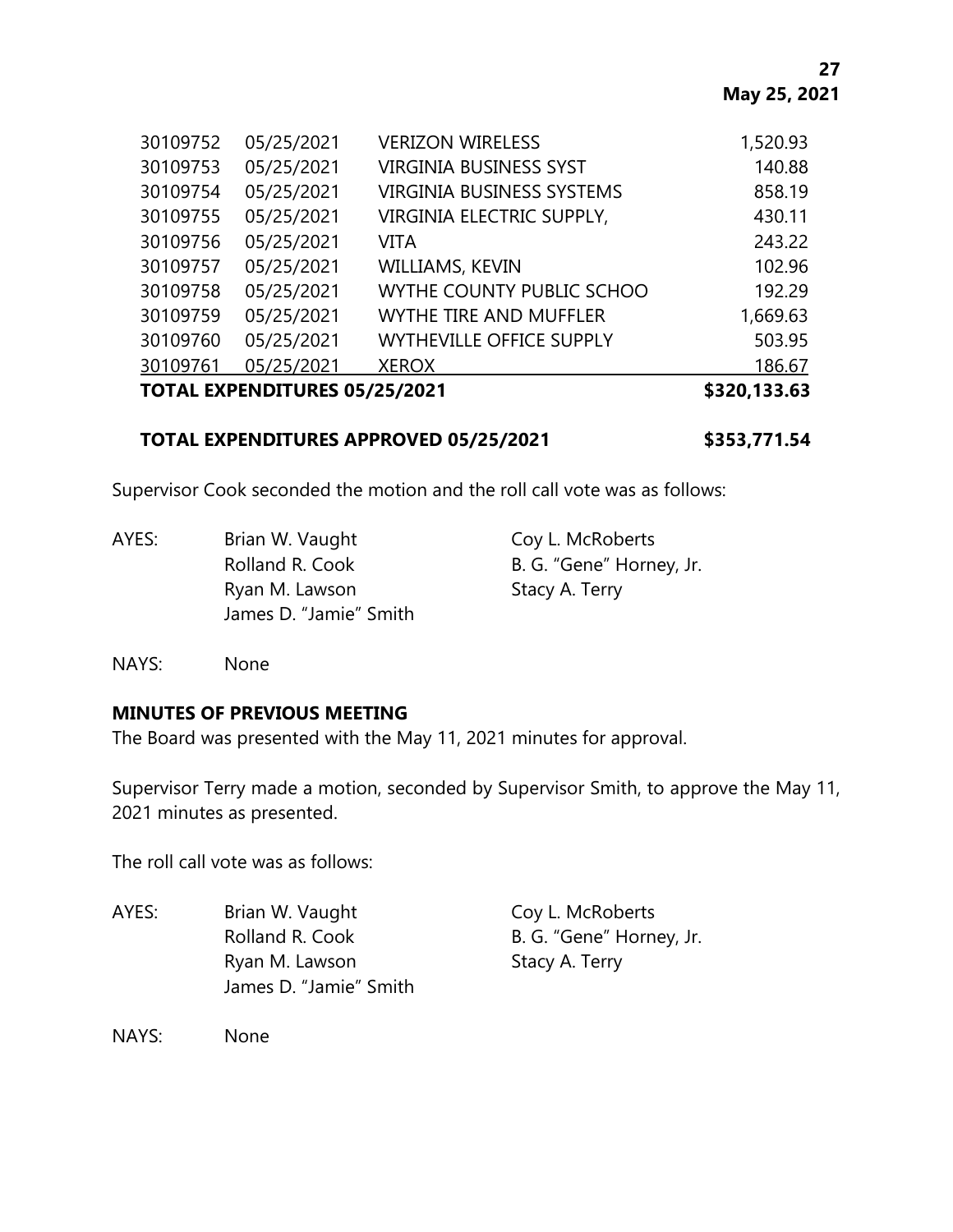### **APPOINTMENTS**

As a reminder, Mr. Bear said there are vacancies coming up on June  $30<sup>th</sup>$  for Wytheville Community College and the APEX Authority.

Chair Vaught mentioned that Ms. Ayers has expressed interest in serving on the New River/Mount Rogers Workforce Development Board.

## **TREASURER'S REPORT**

Treasurer, Lori Guynn, first said what a pleasure it was attending all the graduations last week. In particular, she marvels at what the students at the Tech Center are able to achieve and finds it truly impressive with all the certifications they attain. Kudos to them.

Ms. Guynn reported on the following:

- 1. Revenue Statement Mrs. Guynn reported that the Consolidated Account was comprised of \$63,518,856 of which \$46,206,039 was in the General Fund Account at the end of April.
- 2. Delinquent Taxes The Treasurer reported that at the end of April, the combined collection rate for real estate and personal property was 96.1%. They have since added DMV Stops (approximately 1,900 stops). Ms. Guynn mentioned some miscommunication by DMV between the Town of Wytheville and the County. But overall, she said the DMV Stops are a good collection tool. Ms. Guynn announced that the collection attorneys are finalizing information for the tax sales and they're currently looking at dates/location for the sale. One is coming up on June 29th at 2pm at 4th Street Civic Center (12 parcels for sale). Two properties are in Rural Retreat (one near high school and the other near the raceway), one in the Town of Wytheville, with others in Max Meadows, Ramsey Mountain Road, Stone Drive, Brock Avenue, Fox Mountain, Old Bank Lot and Powder Mill Road. The Treasurer hopes that by this time next year (or even this

Supervisor Smith asked if Ms. Guynn could email him the list of properties for sale. She will send the list to all of the board.

fall), they'll be ready for another sale of new properties turned over.

### **BUILDING & GROUNDS COMMITTEE REPORT**

1. Lead Mines Rescue Squad Building – Supervisor Cook made a motion, as recommended by the Building & Grounds Committee, to advertise the base bid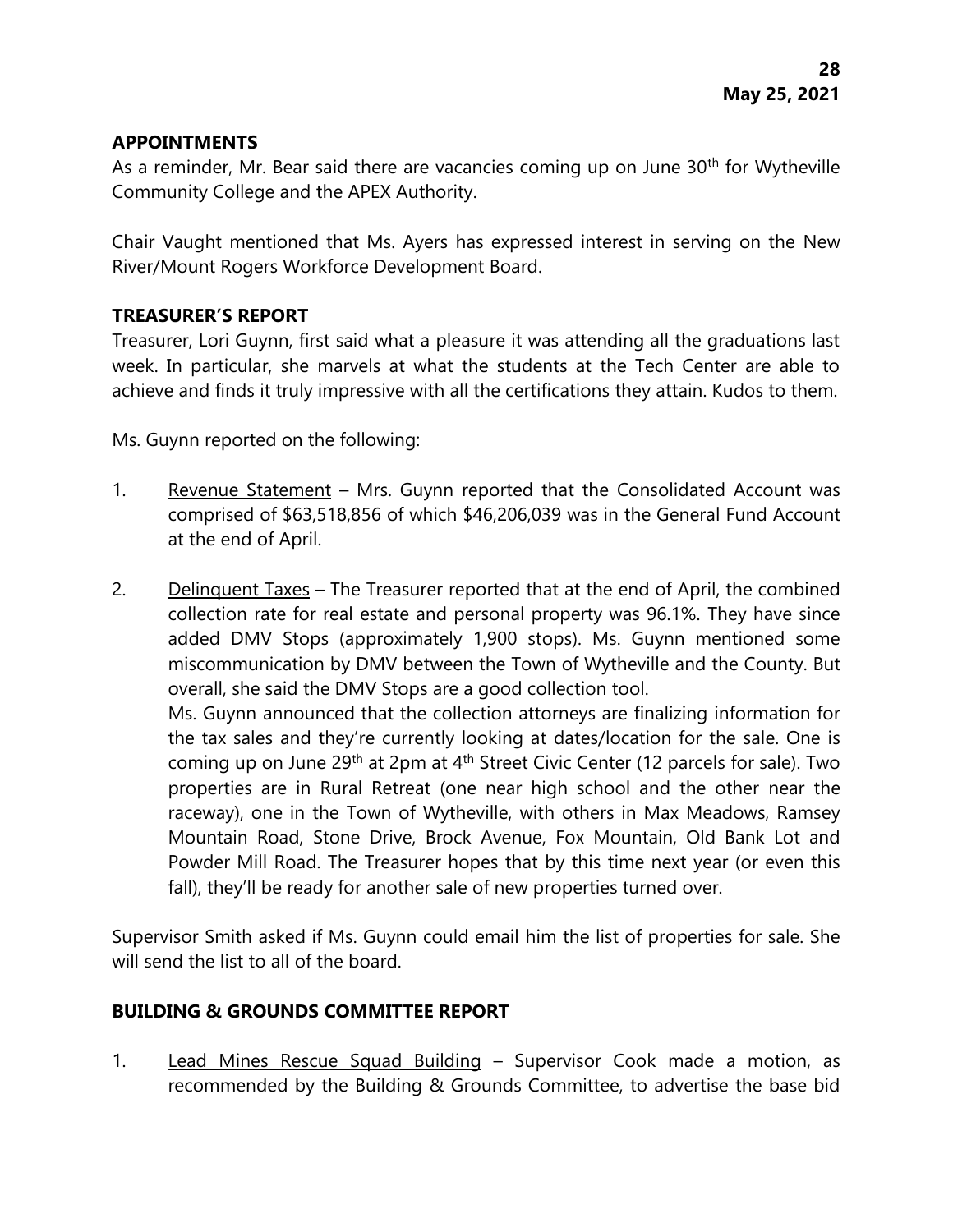for the Lead Mines Rescue Squad building addition with a bid additive for the remodel and construction of the office and sleeping quarters.

Mr. Bear explained that the base bid is for the metal building with two bays and garage. The bid additive is to convert the existing northern bay to proposed bunk house for men, and proposed bunk house for women; office area, kitchen, restroom. While there is concern about the costs of materials, if bids come in too high, they will have to consider other alternatives.

The roll call vote was as follows:

| AYES: | Brian W. Vaught        | Coy L. McRoberts         |
|-------|------------------------|--------------------------|
|       | Rolland R. Cook        | B. G. "Gene" Horney, Jr. |
|       | Ryan M. Lawson         | Stacy A. Terry           |
|       | James D. "Jamie" Smith |                          |
|       |                        |                          |

NAYS: None

### **CONSENT CALENDAR**

Supervisor McRoberts made a motion to approve the Consent Calendar as follows:

# **1. PAYROLL – April 2021:**

| <b>General County Fund</b>      |  | 609,859.29 |
|---------------------------------|--|------------|
| <b>Police Activity Fund</b>     |  | 60,477.22  |
| <b>Courthouse Security Fund</b> |  | 14,343.24  |
| Water Department Fund           |  | 23,559.69  |
| Wythe County Wastewater Fund    |  | 25,008.31  |
| <b>TOTAL</b>                    |  | 733,247.75 |

**Check Numbers:** 15533-16873; 16879-16883 **Voucher Numbers:** 2001121-2001152; 2001157-2001158

### **2. STATUS REPORTS:**

- A. Animal Control Arlan Dunford
- B. Building Inspection Kyle Taylor
- C. Emergency Services Jimmy McCabe
- D. Engineering Johnny Kincer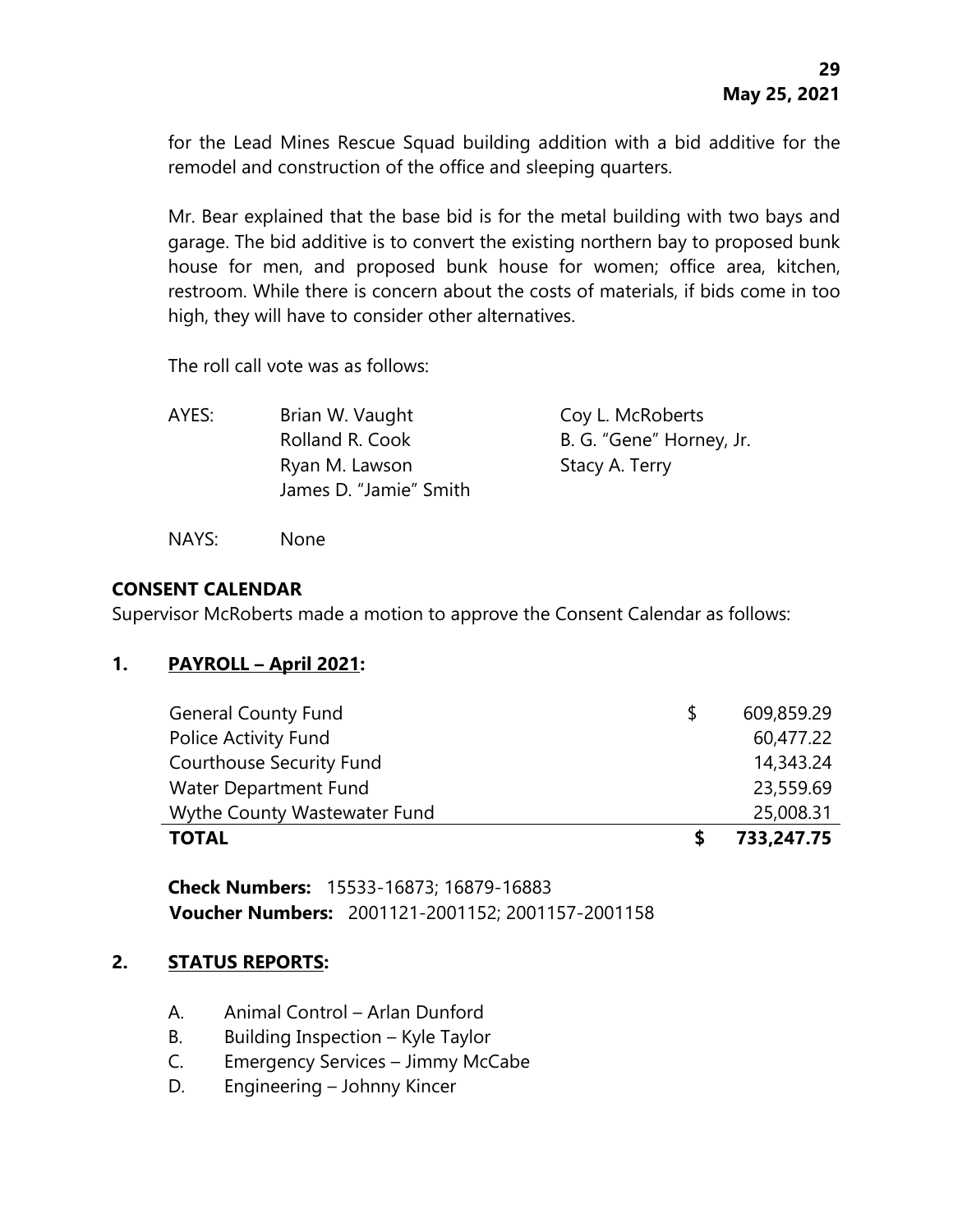- E. Finance Regina Williams
- F. IT Todd Catron
- G. Solid Waste Billy Bowers
- H. Water/Wastewater Don Crisp

#### **3. PERSONNEL:**

- A. Hunley, Brandi Resigned, Full-time Dispatch, Effective April 20, 2021
- B. Greer, Angela Resigned, Full-Time Water/Wastewater Administrative Assistant, Effective April 29, 2021
- C. Wright, Sandra Resigned, Full-time Custodian, Effective April 30, 2021
- D. Dunford, Timothy Merit Increase, Full-time Custodian, Annual Salary \$23,509, Effective May 1, 2021
- E. Sweeney, Elizabeth Hired, Full-time Public Information Officer, Annual Salary \$34,000, Effective May 10, 2021

### **4. BUDGET AMENDMENTS:**

- A. \$11,493.03 (3202-457292) Hazmat Recovery
- B. \$460.25 (3202-457292) Hazmat Recovery
- C. \$1,520.00 (3202-457292) Hazmat Recovery

Supervisor Terry seconded the motion and the roll call vote was as follows:

| AYES: | Brian W. Vaught        | Coy L. McRoberts         |
|-------|------------------------|--------------------------|
|       | Rolland R. Cook        | B. G. "Gene" Horney, Jr. |
|       | Ryan M. Lawson         | Stacy A. Terry           |
|       | James D. "Jamie" Smith |                          |

NAYS: None

Mr. Bear added that Mr. McCabe's efforts should be commended for the hazmat recovery totaling over \$13k.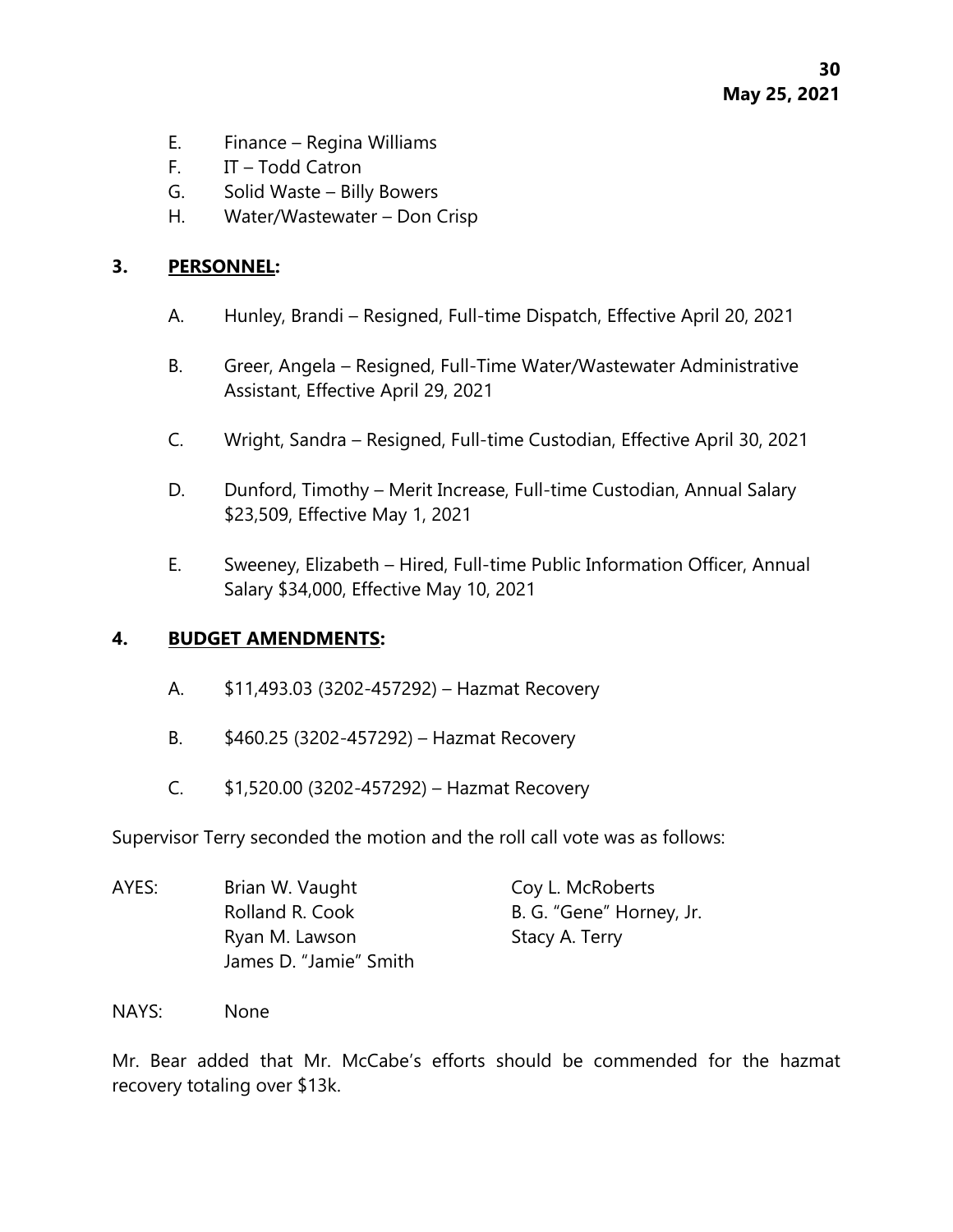### **PETITION FOR WRIT OF SPECIAL ELECTION – SHERIFF VACANCY**

Mr. Bear stated that the County Attorney has drafted required language for the resolution and associated legal documentation.

County Attorney Scot Farthing commented that the Board needs to authorize the filing of the petition for a special election. It must be filed 90 days prior to the November election.

Supervisor Smith made a motion, seconded by Supervisor Terry, to approve the filing of Petition for Writ of Special Election as presented.

The roll call vote was as follows:

| AYES:    | Rolland R. Cook<br>James D. "Jamie" Smith<br>Coy L. McRoberts | B. G. "Gene" Horney, Jr.<br>Stacy A. Terry |
|----------|---------------------------------------------------------------|--------------------------------------------|
| NAYS:    | <b>None</b>                                                   |                                            |
| ABSTAIN: | Brian W. Vaught                                               | Ryan M. Lawson                             |

### **VA DEPARTMENT OF ELECTIONS – REDISTRICTING WAIVER REQUEST**

Mr. Bear explained that under Virginia Code (provisions 24.2-307) localities must obtain a waiver from the requirement that there not be split precincts. We, therefore, have to request a waiver for the precincts of Rural Retreat, West Wytheville, East Wytheville (Town Boundary Split) and West Wytheville (19th Senate Boundary split).

Mr. Bear said that when redistricting is done later this year for the Senate district, that will eliminate the split Senate district. But for the town elections, no precinct will ever be entirely a town; therefore, until or unless the language in the Code is changed, we will have to request a waiver every year.

Supervisor Terry made a motion, seconded by Vice Chair Lawson, to approve the redistricting waiver request for the split precincts.

The roll call vote was as follows:

AYES: Brian W. Vaught Coy L. McRoberts

Rolland R. Cook B. G. "Gene" Horney, Jr.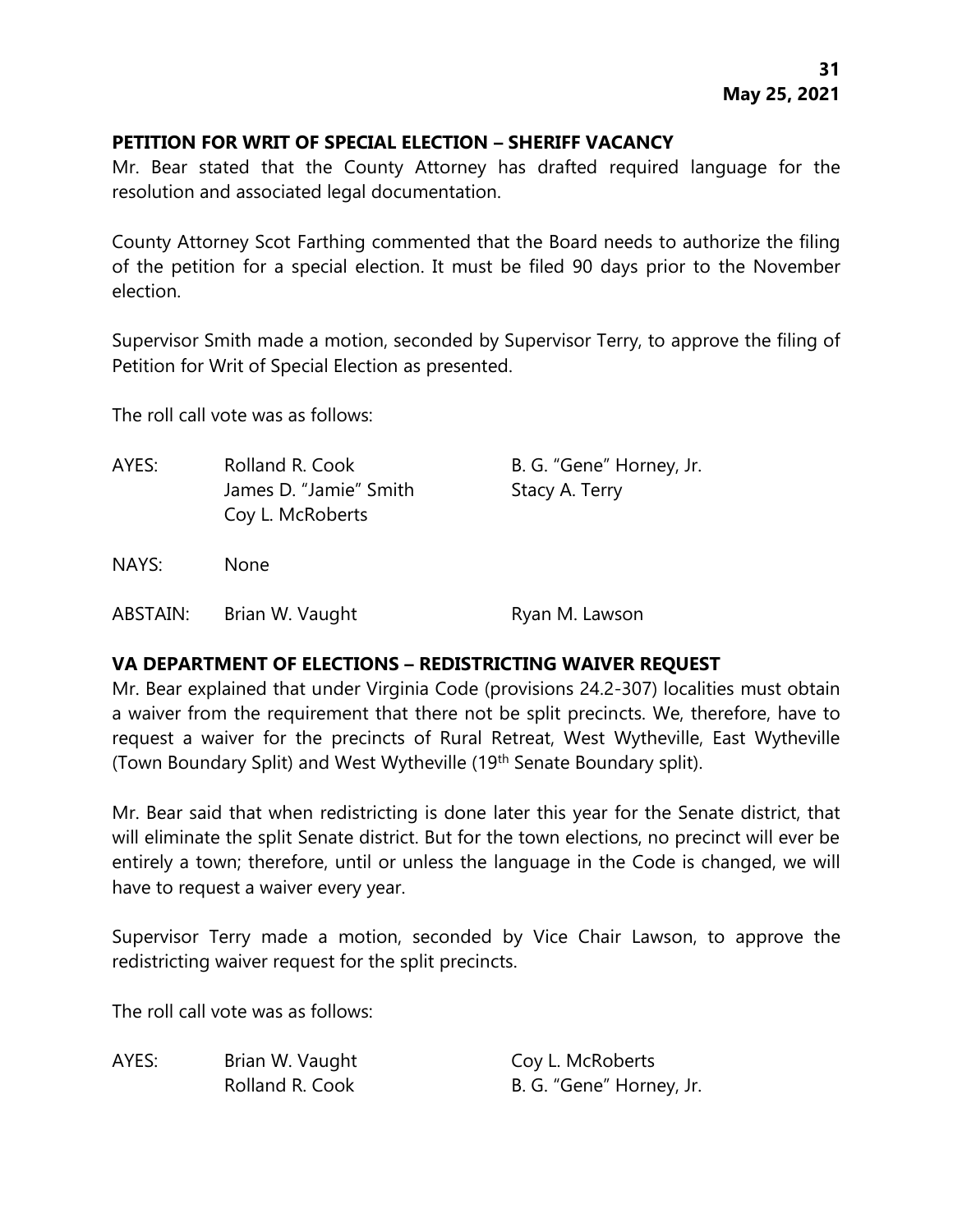Ryan M. Lawson Stacy A. Terry James D. "Jamie" Smith

NAYS: None

## **CHILDREN'S SERVICES ACT (CSA) SUPPLEMENTAL FUNDING REQUEST**

Mr. Bear said that CSA budgeting is always an unknown because you never know in advance what situations will arise. It's just a "best guess" as to what the year ahead will bring so this request is not unusual by any means.

Ms. Brenda Thomas, DSS Administrative Analyst, explained that at the end of April, the total expenditures for CSA were \$1.7M. This includes pool funding, CSA administrative funding for this fiscal year and three months from last year. CSA budget allocation for the past few years has remained around \$606k which includes the pool money and administrative funding, etc. Ms. Thomas stated that additional local funding was requested last year. In addition, there will be a children's maintenance increase starting in July and air adoption subsidies, as well as increases in the annual supplemental clothing, for which they have no control.

Mr. Bear referenced the data showing local funding requirement which is leaving them short approximately \$125,718 for this fiscal year. Mr. Bear confirmed that this comes out of the General Fund, and that DSS will be requesting State and Federal matching funds.

Supervisor Terry made a motion, seconded by Vice Chair Lawson, to amend and appropriate \$125,718 to the local Children's Services Act funding.

The roll call vote was as follows:

AYES: Brian W. Vaught Coy L. McRoberts Rolland R. Cook B. G. "Gene" Horney, Jr. Ryan M. Lawson Stacy A. Terry James D. "Jamie" Smith

NAYS: None

Chair Vaught commented on the recent protests at DSS. For the past two years that he's been on the DSS Board, there have been many closed sessions relating to children and adoptions. It is a shame the way DSS staff are treated and talked about publicly when we/they can't disclose any of the confidential details. He wished the public could know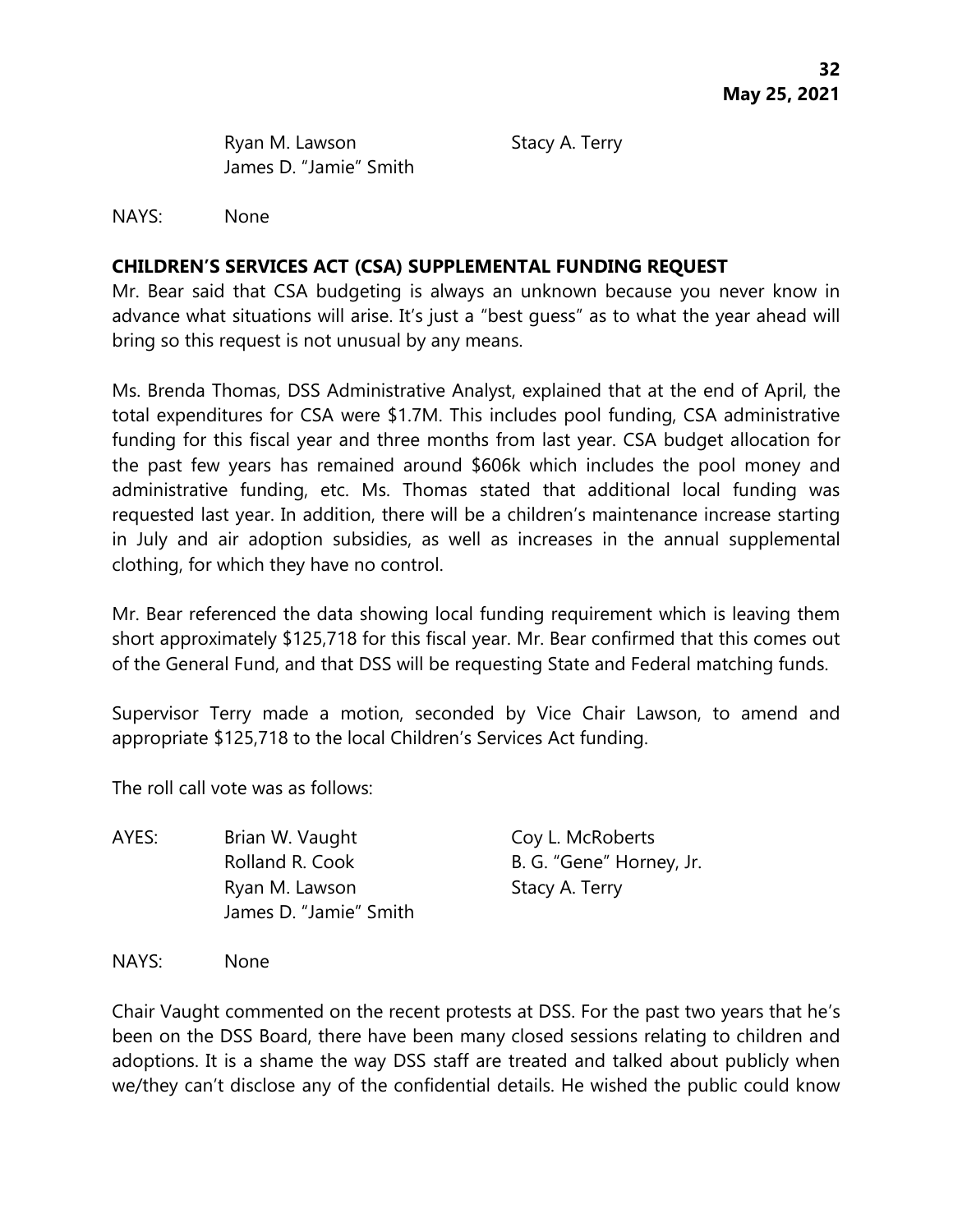the "real" story. The Chair said that he has witnessed DSS staff break down in tears over some of the situations they are faced with and the manner in which the public crucifies them is not right. He is extremely appreciative of Ms. Ayers and Ms. Thomas and all the DSS staff for what they do and the criticisms they are forced to endure.

Ms. Kimberly Ayers appreciated the Chair's comments and responded that the past couple of years have been pretty rough and social media is making it even more difficult. But the DSS staff are amazing and she welcomes the Board to come speak with them any time. While they have very difficult decisions to make, it's impossible for them to make everyone happy. She greatly appreciates the support of the DSS Board, this Board and County Administration.

Mr. Bear reiterated what the Chair stated, and added that through his attendance at the CMPT meetings, they are not always pleasant. What the staff have to deal with day in and day out is incredibly difficult and they do a tremendous job.

Chair Vaught also mentioned that years ago, it was very difficult to get a CSA worker out after normal business hours. But now, when they are called, they go no matter the hour.

## **ASSISTANT COUNTY ADMINISTRATOR REPORT**

Mr. Hankins provided the following updates:

- 1. CAMA System (Mass Appraisal) Mr. Hankins reported that the system is nearly complete and he praised the efforts of the Commissioner and Mr. Catron (IT), and the folks at Wampler & Eanes.
- 2. Broadband Partnership Staff are currently conducting reviews and anticipate scheduling interviews in mid-June. With ARPA funding available, they are reviewing guidelines relating to acceptable use of that funding, and are reaching out to Delegate Campbell for additional direction.
- 3. Public Information Officer Mr. Hankins has been training the new PIO who is a "ball of energy". Ms. Sweeney is responsible for the uptick in our social media presence. The Rural Retreat Lake opening alone has generated more activity than ever before.
- 4. Comprehensive Plan The survey is underway and has been posted online. Mr. Hankins asked everyone to please share on their social media. To date, 150 responses have been received.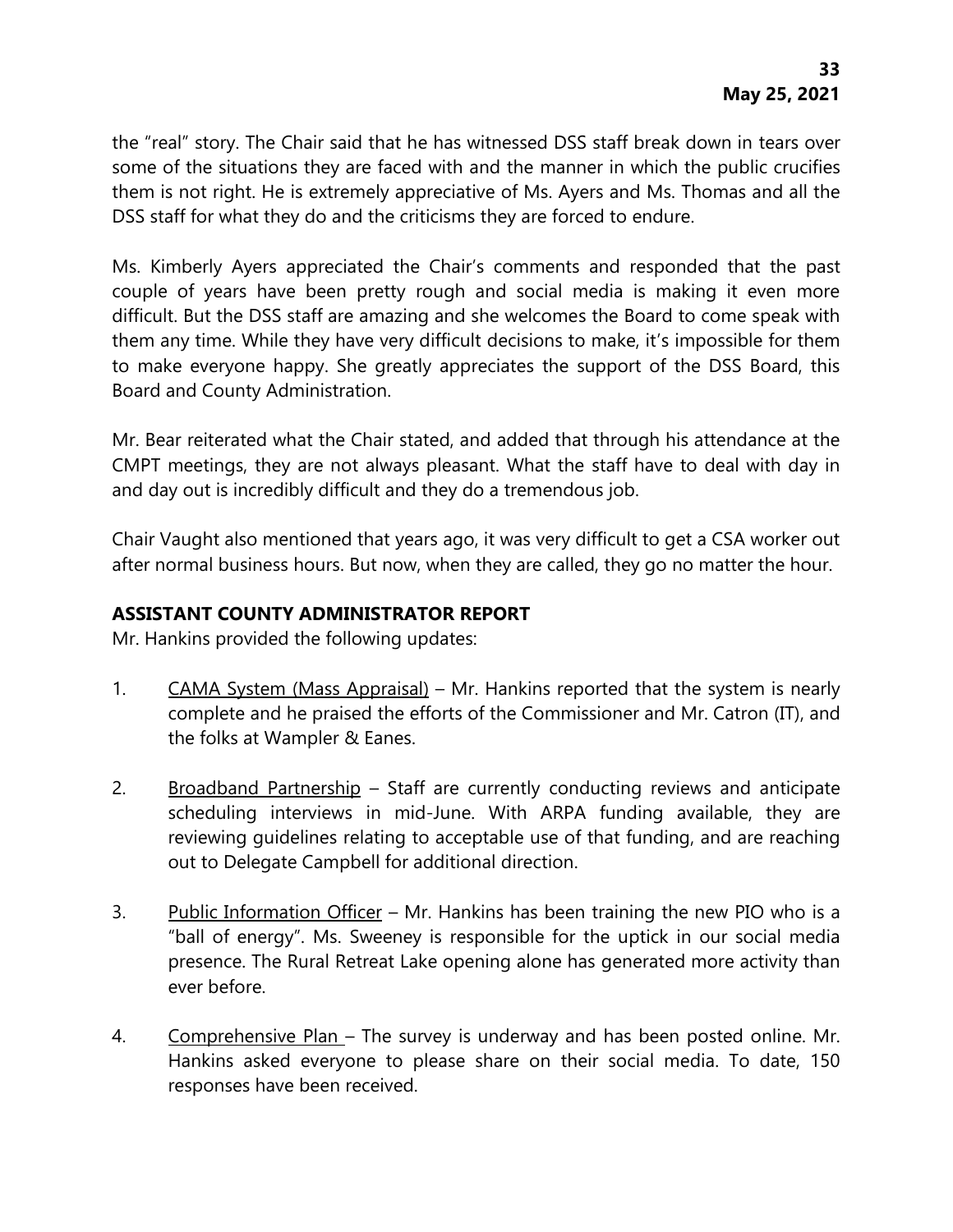- 5. Four-for-Life Funds Mr. Hankins reported that notification of funding for FY22 has been received but that it is down slightly over last year.
- 6. Virginia Local Government Managers Association Mr. Hankins has been nominated for a two-year term (and intends to serve) on the Board of Directors of the VLGMA.
- 7. Out of the Office Mr. Hankins mentioned that he will be out of the office tomorrow as he is closing on a home in Wythe County.

Chair Vaught congratulated Mr. Hankins on the VLGMA appointment, and on his home purchase.

### **COUNTY ADMINISTRATOR REPORT**

1. Adoption of Tax Levy for Calendar Year 2021 – Mr. Bear stated that since there were no comments from this evening's public hearing, and since there is no increase to the tax levy, he recommends the Board adopt.

Supervisor Terry made a motion, seconded by Supervisor Smith, to adopt the Calendar Year 2021 Tax Levy as advertised.

The roll call vote was as follows:

AYES: Brian W. Vaught Coy L. McRoberts Rolland R. Cook B. G. "Gene" Horney, Jr. Ryan M. Lawson Stacy A. Terry James D. "Jamie" Smith

NAYS: None

2. Commonwealth's Attorney Fund Transfer Request - Mr. Bear explained that the Commonwealth's Attorney has requested authorization to transfer of \$540.00 from the State Asset Forfeiture Funds to the General Fund and amend and appropriate the following amounts:

> 2201-461100 Office Supplies \$300.00 2201-464010 Books & Subscriptions \$240.00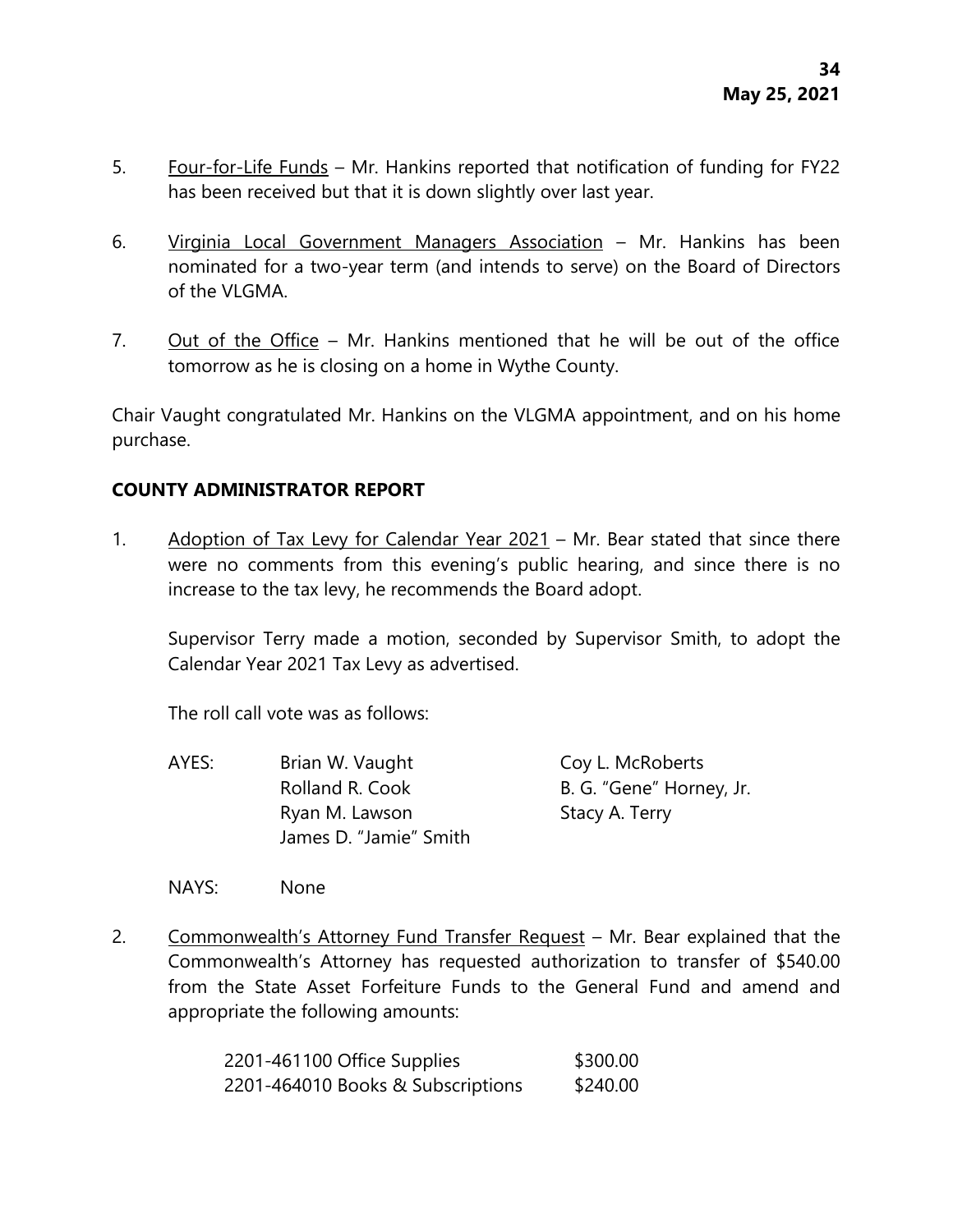Supervisor Horney made a motion, seconded by Supervisor Cook, to approve the Commonwealth's Attorney Fund Transfer Request of \$540.00 and to amend and appropriate same.

The roll call vote was as follows:

- AYES: Brian W. Vaught Coy L. McRoberts Rolland R. Cook B. G. "Gene" Horney, Jr. Ryan M. Lawson Stacy A. Terry James D. "Jamie" Smith
- NAYS: None
- 3. Registrar Clarification Mr. Bear said that Mr. Counts wanted to clarify his budget request as it relates to part-time funds. There is \$8,000 of part-time money in his budget that is needed for poll workers for the 45-day early voting period, so that \$8,000 should go back into his budget. The Board can consider this during their final budget review.
- 4. STS Group North America Mr. Bear previously shared the resolution with the Board for their review. He said meetings/discussions were held with counsel, JIDA, and other banking professionals to review STS resolutions for JIDA and for the Board of Supervisors. The resolution for the Board of Supervisors to adopt will indicate its commitment and approval of the JIDA borrowing \$19.2M to assist STS with their location in Wythe County. That resolution also references the Support Agreement which has also been reviewed by counsel and the other financial professionals. The proposed closing date is June  $2<sup>nd</sup>$  at 10:00 a.m.

Mr. Farthing said they had many discussions about specific language but finally came to an agreement. He feels this is a good document for the County in that it protects our interests and clarifies the moral obligation to support JIDA.

Supervisor Cook made a motion, seconded by Supervisor Terry to adopt the Resolution for the Board of Supervisors of Wythe County for the Industrial Development Revenue Note of \$19.2M and authorize the Chair or Vice Chair to execute the document.

The roll call vote was as follows: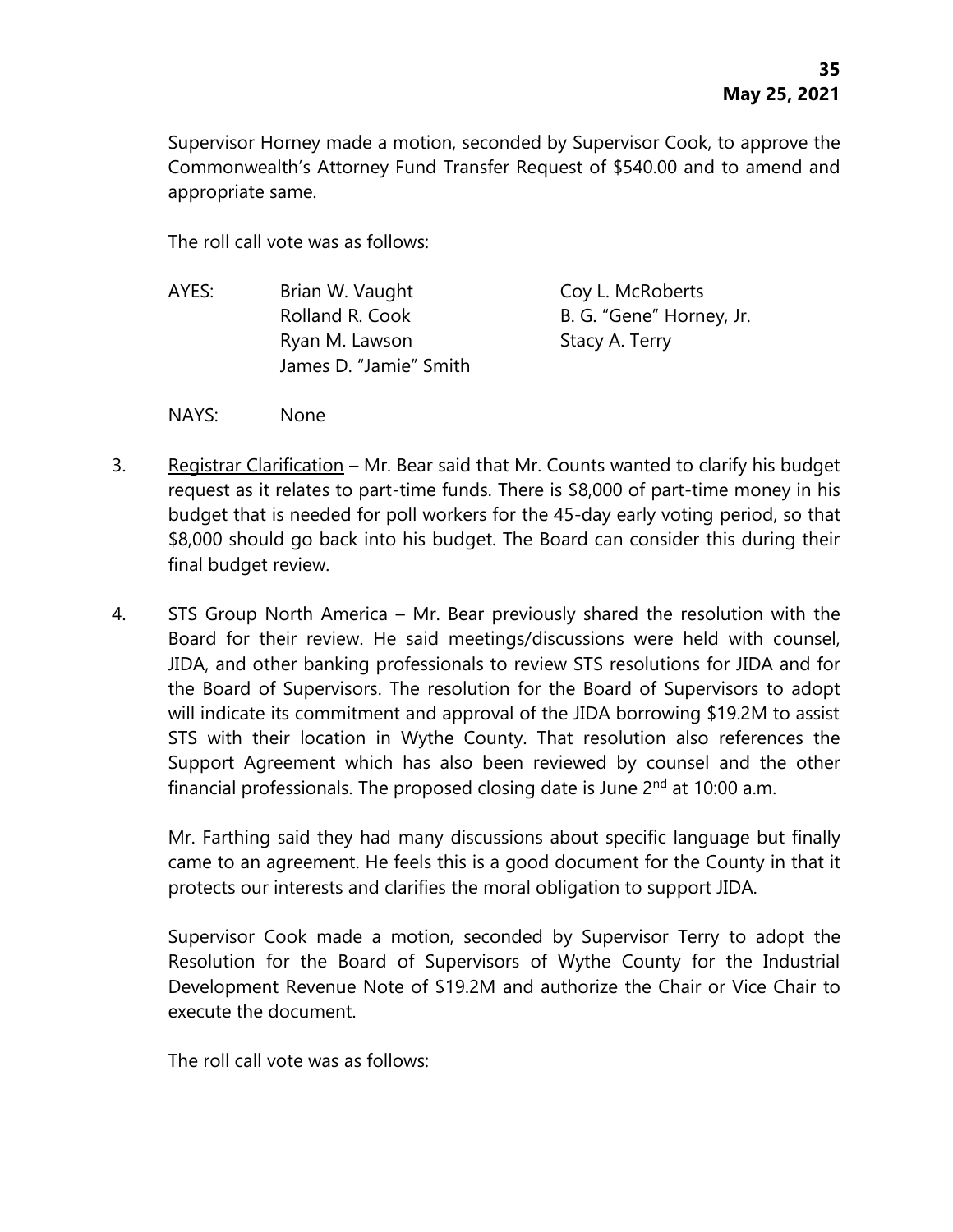AYES: Brian W. Vaught Coy L. McRoberts Ryan M. Lawson Stacy A. Terry James D. "Jamie" Smith

Rolland R. Cook B. G. "Gene" Horney, Jr.

- NAYS: None
- 5. Cigarette Tax Ordinance Mr. Bear explained that the ordinance is the result of many years of work by the Wythe County Board of Supervisors, County staff and VACo. Many other localities throughout Virginia have had the authority to tax cigarettes but Wythe County has not. He said we have lobbied for a long time to have equal taxing which will help fund necessary government services. Finally, the General Assembly approved for counties to implement a cigarette tax effective July 1, 2021 and Wythe County joined the newly formed Mount Rogers Cigarette Tax Board. Mr. Bear also said that Bland County has adopted the cigarette tax, Washington and Smyth counties are in the process, and Pulaski County is considering joining the Mount Rogers Cigarette Tax Board. The tax rate is \$.40 per pack and does not affect chewing tobacco, snuff or e-cigarettes.

## (The Board took a 5-minute recess.)

Vice Chair Lawson made a motion, seconded by Supervisor Cook, to adopt the Cigarette Tax Ordinance as presented.

Chair Vaught said he does not like raising taxes but it's becoming increasingly more difficult to stretch County dollars. The gentleman who spoke before referenced 349,000 cartons with a \$4 tax per carton which comes to \$1.39M. the Chair believes those numbers came from a lobbying group who also referenced in one of their communications the \$5M Wythe County is getting from the ARPA. However, that money cannot be used on lost revenue.

The roll call vote was as follows:

AYES: Brian W. Vaught Coy L. McRoberts Ryan M. Lawson Stacy A. Terry James D. "Jamie" Smith

Rolland R. Cook B. G. "Gene" Horney, Jr.

NAYS: None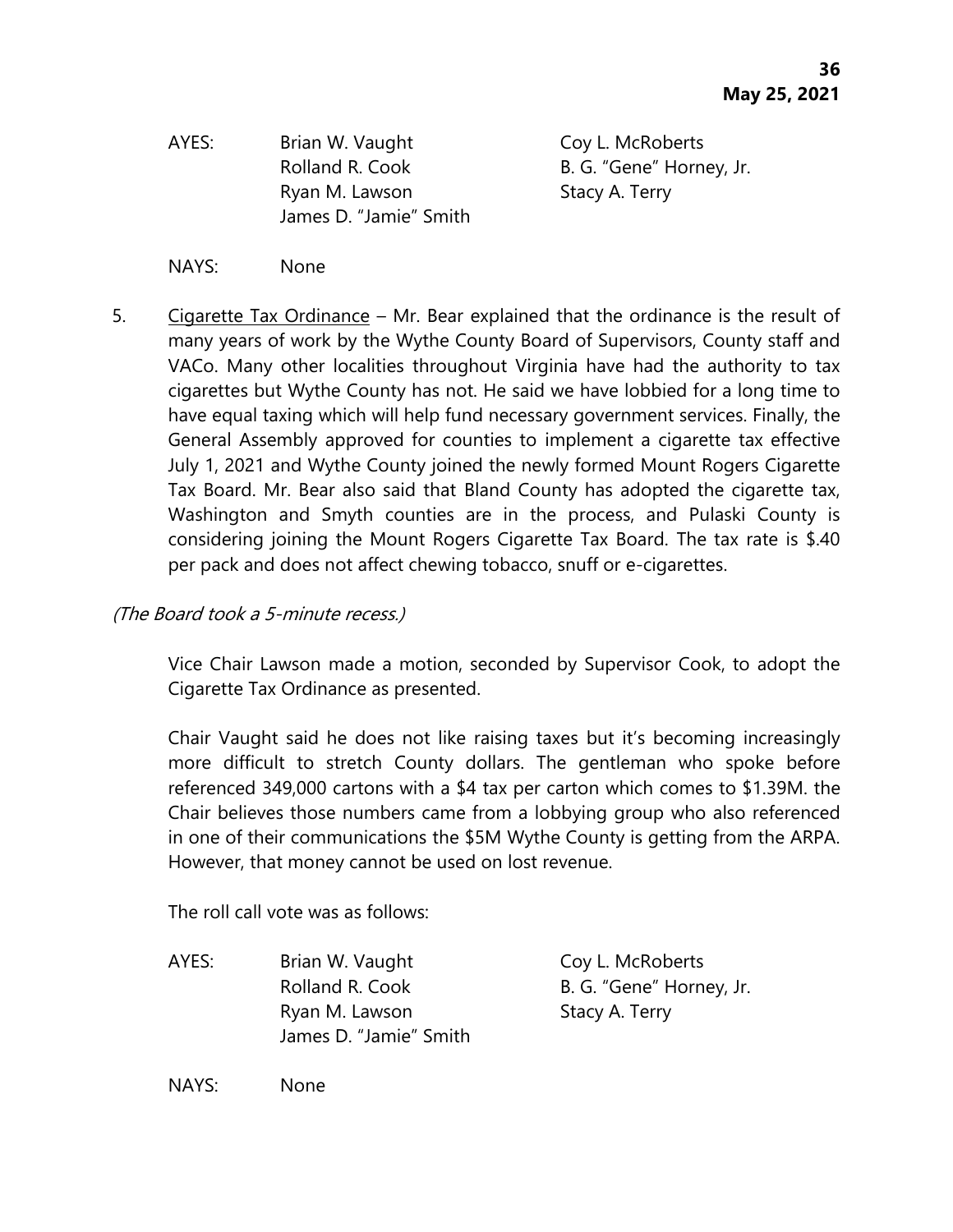Mr. Bear said that materials relating to the American Rescue Plan Act and the VDH 2020 Excellence in Waterworks Operations are for informational purposes. But he wanted everyone to know that our two primary water sources were recognized for their achievements.

#### **COUNTY ATTORNEY REPORT**

County Attorney Scot Farthing commented that regarding the fence law, he has researched the subject and, unfortunately, this law cannot be a referendum (Dillon's Rule). However, the Board can hold a hearing for public comment, but placing it on a ballot is not permissible.

The Chair asked how Pulaski County was able to put a tax increase on a ballot and Mr. Farthing clarified that it was a bond for the school that was placed on the ballot.

#### **SUPERVISORS' REPORTS**

1. Parks & Recreation – Supervisor Cook voiced concern about opening Rural Retreat pool without lifeguards, and he fears potential liability.

Mr. Hankins responded that Mr. Farthing has reviewed the agreement with the pool attendants who are all working to be certified. Because of the depth of the pool, they feel there is limited liability.

Mr. Bear added that the County's insurance provider was contacted and they reviewed the situation and indicated we just need to post appropriate signage. They have little concern with liability at this point. In an effort to attract lifeguards, the County has agreed to pay for their certification.

- 2. Fence In / Fence Out Supervisor Terry mentioned receiving a communication from a resident complaining about cattle roaming and causing damage.
- 3. Linda Meyer Comments Supervisor Terry is disappointed that Ms. Meyer left the meeting but hopes that she will read these minutes. As to her comments about David Manley and the JIDA, he feels Wythe County is getting a good return on their investment, especially when you consider the STS Group, Klockner expansion, Treager Grills etc.
- 4. Disrespectfulness Supervisor Terry also raised an issue that has been going on far too long, and that is Ms. Meyer addressing the Board as "gentlemen" when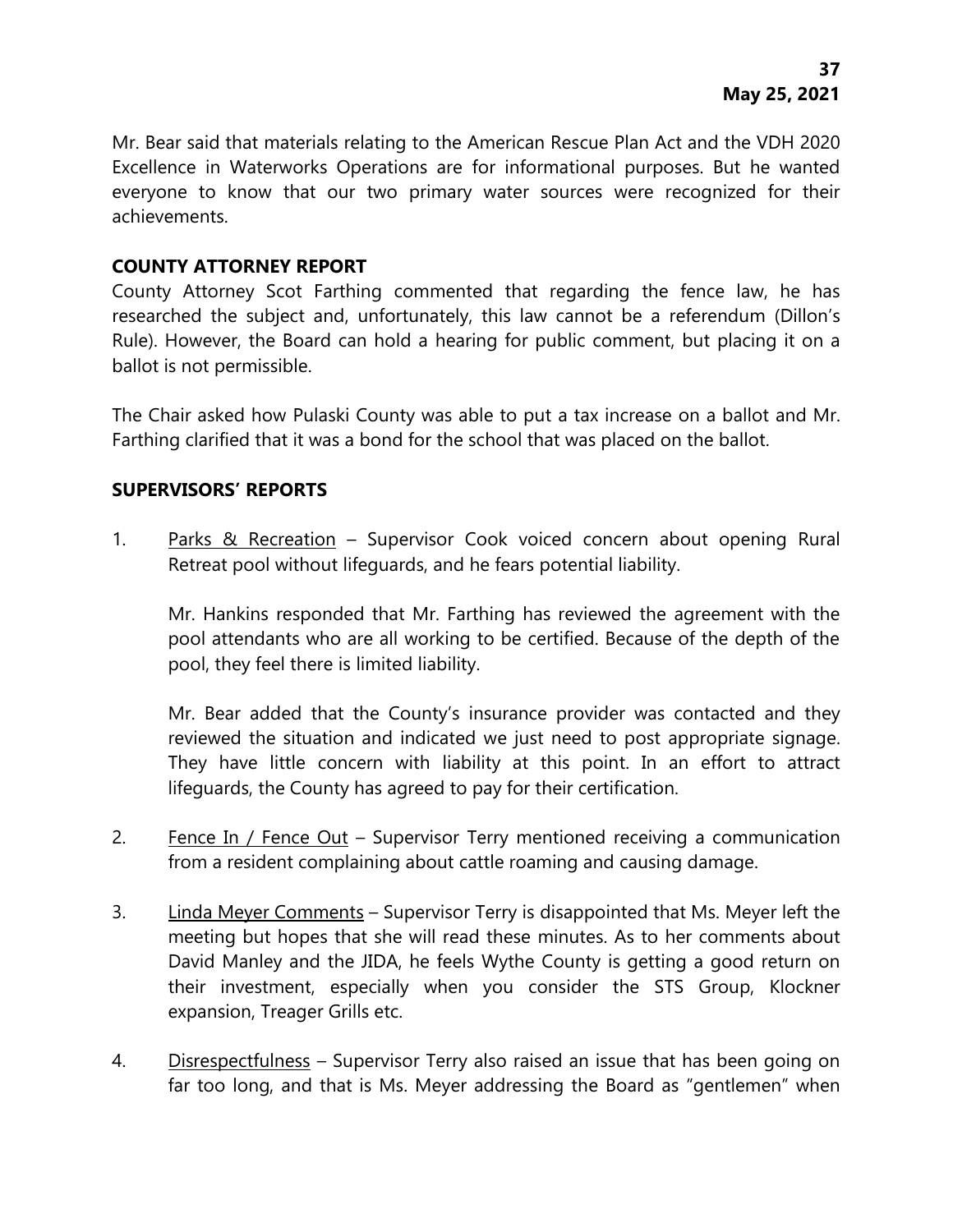there is a female on the Board. Mrs. Lawson, Vice Chair, deserves the same amount of respect that the other board members receive. Supervisor Terry said this is unacceptable.

- 5. County Administration Office Chair Vaught asked if the front office is open and Mr. Bear confirmed that it is open.
- 6. Linda Meyer Comments Chair Vaught is unsure what documentation Ms. Meyer was looking at but the library had a \$20k carryover due to last year's closure and their budget was reduced by \$10k (same reduction for Grayson County). The APEX salaries are a pass-through cost. The Family Resource Center and Mount Rogers are two distinct and separate agencies who have nothing to do with each other. The Extension Office \$8k budget request is for an invasive weeds program which has been going on for years, and finally, the Electoral Board request includes the Registrar's salary, the majority of which is picked up by the State.

The Chair also stated that during public hearings and citizens' time, the Board does not engage or respond to comments unless they have questions or require clarification. That time is for the public to speak and the Board, if they desire, will address citizens comments later in the meeting.

Chair Vaught is extremely pleased with the accomplishments of the JIDA and VIAA as evidenced by the new factory in Progress Park and expansion of existing businesses.

Mr. Bear clarified the \$100k added to the JIDA budget is out of revenue reimbursement, per the 5-year agreement with the company, so that would be added back in.

### **CLOSED MEETING**

Supervisor Terry made a motion, seconded by Supervisor Smith, to enter into Closed Meeting under Code of Virginia Section 2.2-3711-A.5, Prospective Business or Industry (Project Glove).

The vote on the motion was unanimous.

Supervisor Terry made a motion, seconded by Vice Chair Lawson, to return to open meeting.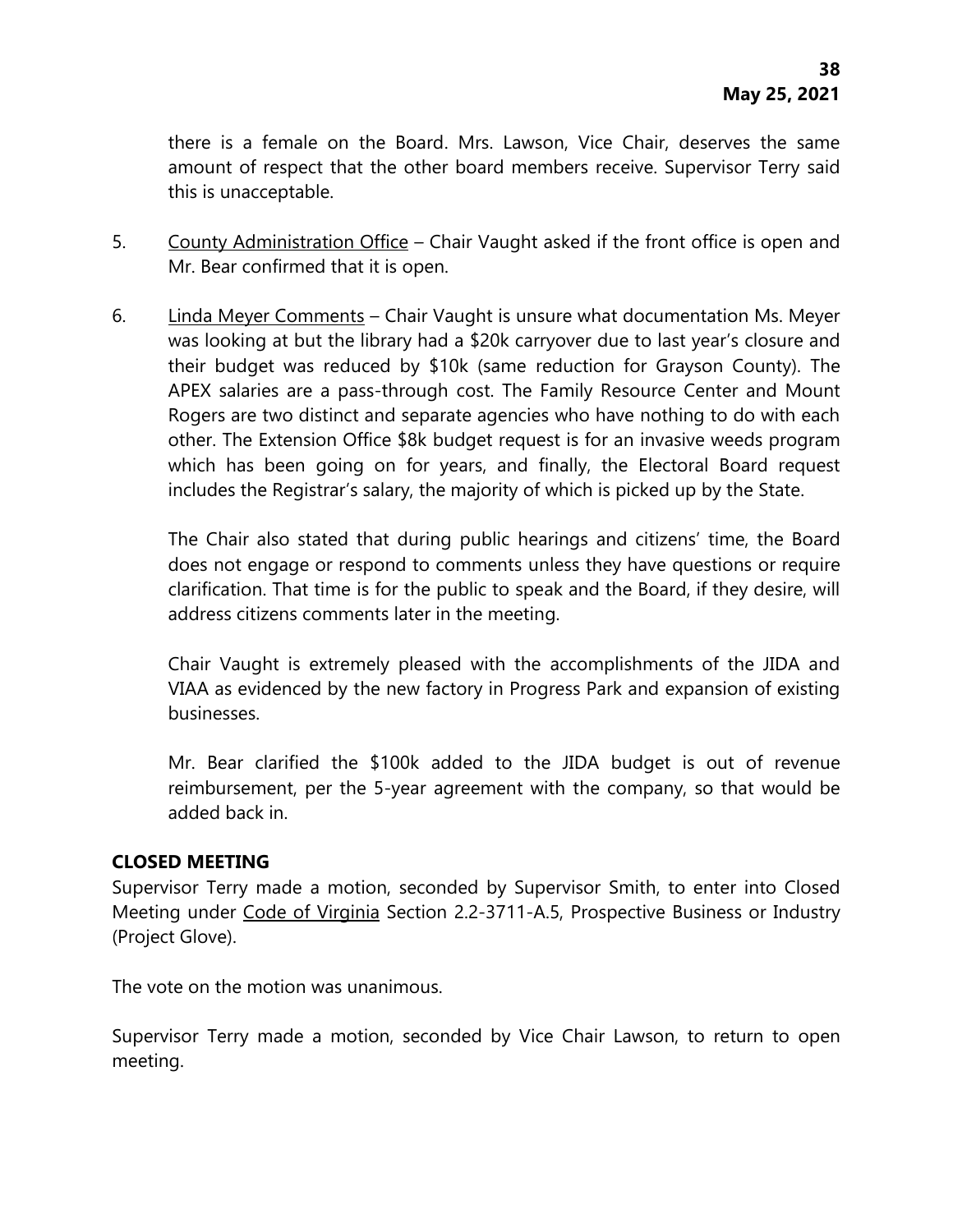The vote on the motion was unanimous.

Upon returning to open meeting, Supervisor McRoberts made a motion, seconded by Vice Chair Lawson, to adopt the following Resolution certifying the business conducted in closed meeting as follows:

# **RESOLUTION CERTIFICATION OF CLOSED MEETING**

**WHEREAS,** the Wythe County Board of Supervisors has convened a closed meeting on this date pursuant to an affirmative recorded vote and in accordance with the provisions of the Virginia Freedom of Information Act; and,

**WHEREAS,** Section 2.2-3712 of the Code of Virginia requires a certification by the Wythe County Board of Supervisors that such meeting was conducted in conformity with Virginia law; and,

**NOW, THEREFORE, BE IT RESOLVED** that the Wythe County Board of Supervisors hereby certifies that, to the best of each member's knowledge, (i) only public business matters lawfully exempted from open meeting requirements by Virginia law were discussed in the closed meeting to which this certification resolution applies, and (ii) only such public business matters as were identified in the motion convening the closed meeting were heard, discussed, or considered by the Wythe County Board of Supervisors.

The roll call vote on the motion was as follows:

AYES: Brian W. Vaught Coy L. McRoberts Rolland R. Cook B. G. "Gene" Horney, Jr. Ryan M. Lawson Stacy A. Terry James D. "Jamie" Smith

NAYS: None

#### **RECESS**

Supervisor Terry made a motion, seconded by Vice Chair Lawson, to recess until Wednesday, June 2, 2021 at 5:00 p.m. to Review Public Hearing Comments.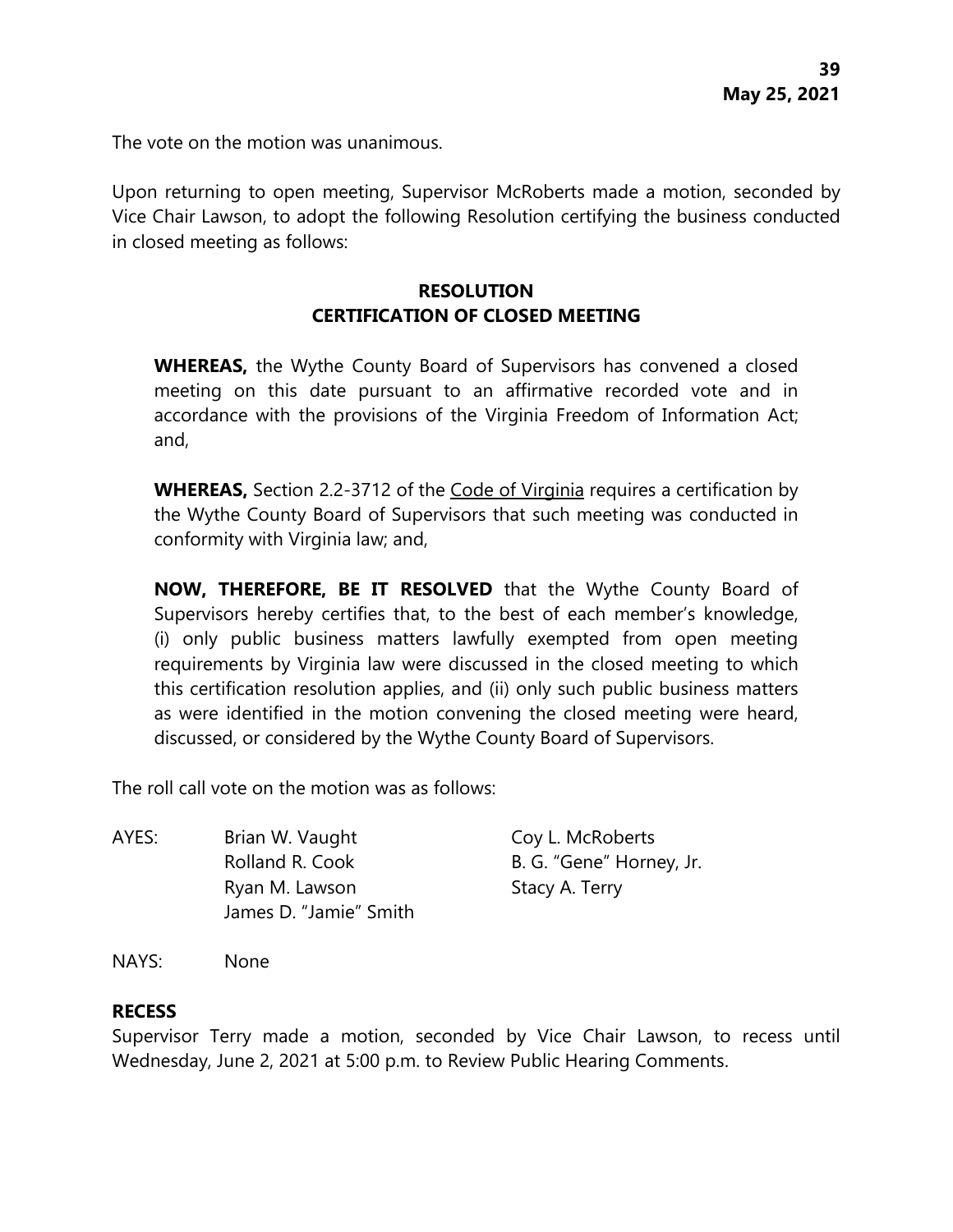**40 May 25, 2021**

The vote on the motion was unanimous.

#### **RECONVENE**

The Board reconvened on Wednesday, June 2, 2021 at 5:00 p.m.

#### **MEMBERS PRESENT:**

Brian W. Vaught, Chair Coy L. McRoberts B. G. "Gene" Horney, Jr. Stacy A. Terry

Rolland R. Cook James D. "Jamie" Smith

#### **MEMBERS ABSENT:**

Ryan M. Lawson, Vice Chair

#### **STAFF PRESENT:**

Stephen D. Bear, County Administrator Martha Collins, Administrative Assistant/Clerk Matthew C. Hankins, Assistant County Administrator Regina Williams, Finance Director

#### **PUBLIC HEARING COMMENTS**

The Board reviewed and discussed comments made by citizens at the May 25, 2021 public hearings.

#### **CLOSED MEETING**

Supervisor Terry made a motion, seconded by Supervisor Smith, to enter into Closed Meeting under Code of Virginia Section 2.2-3711-A.1, Discussion of Personnel Matters (Specific Personnel Salaries) and Section 2.2-3711-A.5, Prospective New Business or Industry (Project Glove).

The vote on the motion was unanimous with one absent.

Supervisor Smith made a motion, seconded by Supervisor Terry, to return to open meeting.

The vote on the motion was unanimous with one absent.

Upon returning to open meeting, Supervisor McRoberts made a motion, seconded by Supervisor Smith, to adopt the following Resolution certifying the business conducted in closed meeting as follows: